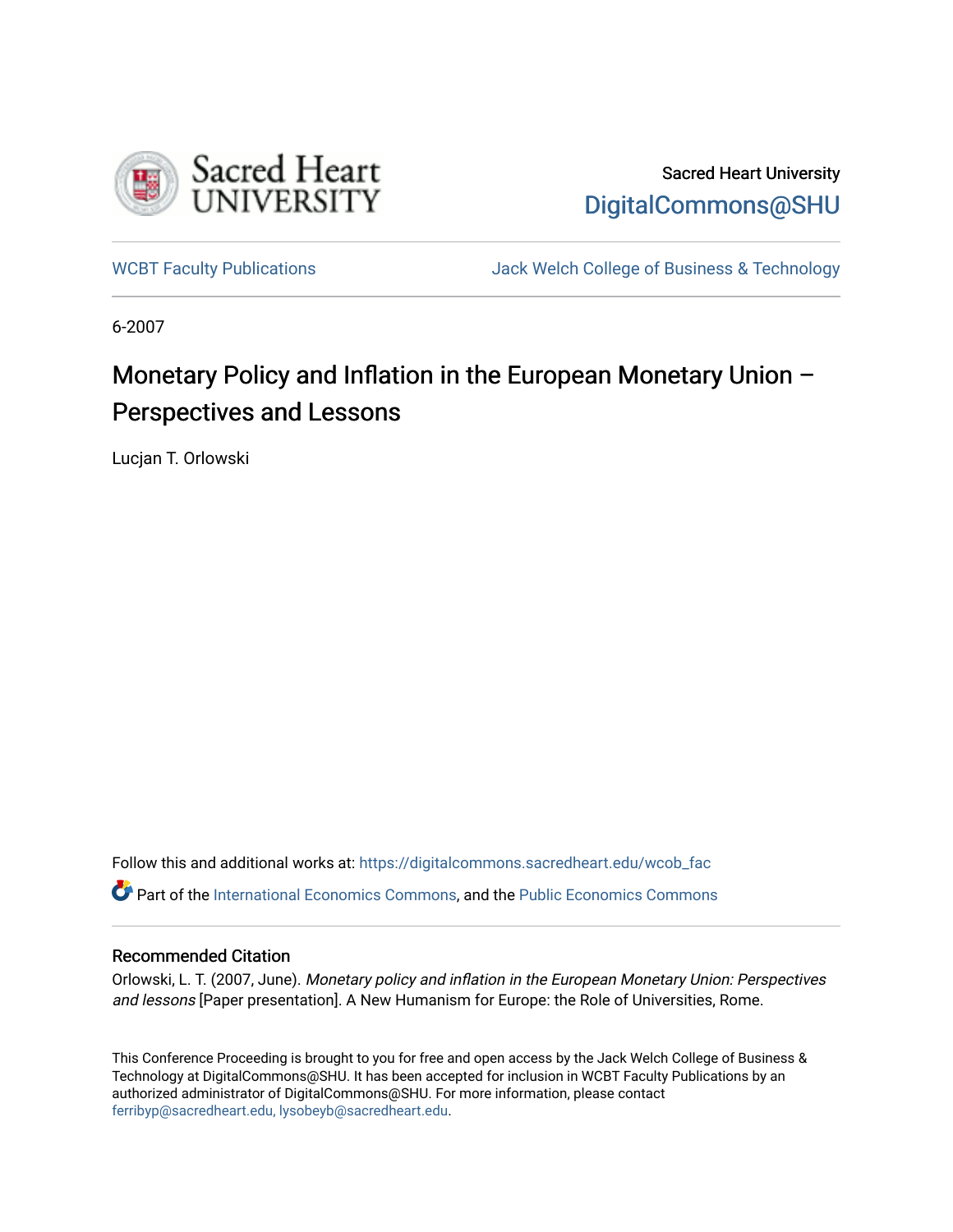See discussions, stats, and author profiles for this publication at: [https://www.researchgate.net/publication/237614938](https://www.researchgate.net/publication/237614938_Monetary_Policy_and_Inflation_in_the_European_Monetary_Union_-_Perspectives_and_Lessons?enrichId=rgreq-42141f3cc85fc154dfe003310cd619b1-XXX&enrichSource=Y292ZXJQYWdlOzIzNzYxNDkzODtBUzoxMDIyODMyNjIwMzgwMjJAMTQwMTM5NzYzODU0Mw%3D%3D&el=1_x_2&_esc=publicationCoverPdf)

# [Monetary Policy and Inflation in the European Monetary Union - Perspectives](https://www.researchgate.net/publication/237614938_Monetary_Policy_and_Inflation_in_the_European_Monetary_Union_-_Perspectives_and_Lessons?enrichId=rgreq-42141f3cc85fc154dfe003310cd619b1-XXX&enrichSource=Y292ZXJQYWdlOzIzNzYxNDkzODtBUzoxMDIyODMyNjIwMzgwMjJAMTQwMTM5NzYzODU0Mw%3D%3D&el=1_x_3&_esc=publicationCoverPdf) and Lessons

**Article** · June 2007

| CITATIONS<br>$\mathbf 0$                                                            |                                                                                                      | READS<br>65 |  |  |  |
|-------------------------------------------------------------------------------------|------------------------------------------------------------------------------------------------------|-------------|--|--|--|
| 1 author:                                                                           |                                                                                                      |             |  |  |  |
|                                                                                     | Lucjan T Orlowski<br><b>Sacred Heart University</b><br>126 PUBLICATIONS 919 CITATIONS<br>SEE PROFILE |             |  |  |  |
| Some of the authors of this publication are also working on these related projects: |                                                                                                      |             |  |  |  |



Direct inflation targeting [View project](https://www.researchgate.net/project/Direct-inflation-targeting?enrichId=rgreq-42141f3cc85fc154dfe003310cd619b1-XXX&enrichSource=Y292ZXJQYWdlOzIzNzYxNDkzODtBUzoxMDIyODMyNjIwMzgwMjJAMTQwMTM5NzYzODU0Mw%3D%3D&el=1_x_9&_esc=publicationCoverPdf) Project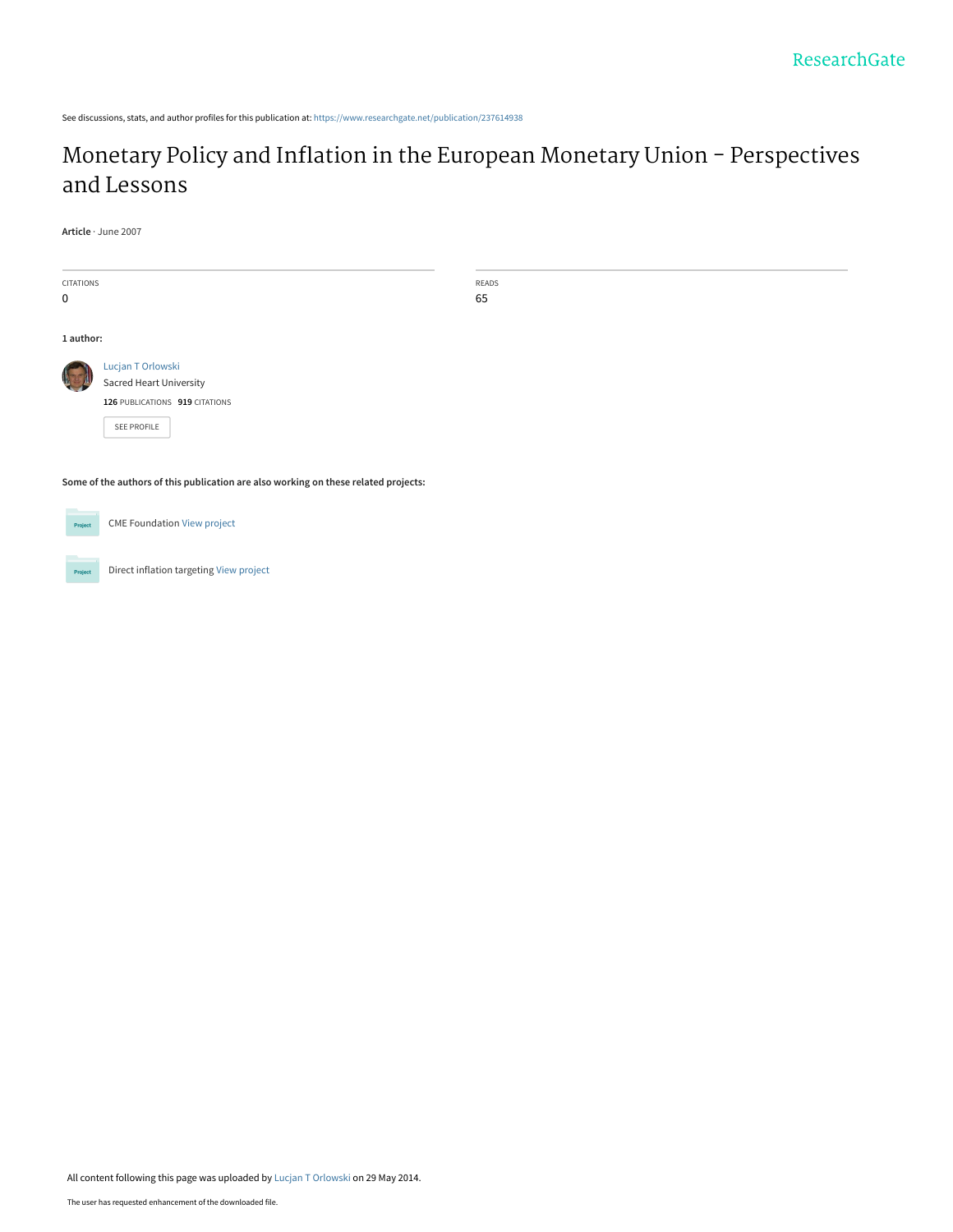## *Monetary Policy and Inflation in the European Monetary Union – Perspectives and Lessons*

## **Lucjan T. Orlowski**

Professor of Economics and International Finance, Sacred Heart University 5151 Park Avenue, Fairfield, CT 06518. USA. [OrlowskiL@sacredheart.edu](mailto:OrlowskiL@sacredheart.edu)

#### **Abstract:**

The paper examines systemic changes in monetary policies in Europe that have played a pivotal role in containing inflation. It emphasizes the connection between the systemic evolution of monetary policies and the precepts of the original as well as the new generation policy models prescribed by the 'Washington Consensus'. It further underscores the importance of key criteria of optimum currency area (labor mobility, trade openness, symmetric consumer preferences and political integration) for viability and further future enlargement of the euro area. For the candidates to the euro flexible inflation targeting policies that encompass the euro-convergence parameters are suggested.

**Keywords:** European Monetary Union, inflation targeting, optimal currency area, euro enlargement.

**JEL classification:** E42, F15.

Paper to the Symposium "A New Humanism for Europe: the Role of Universities' Rome, June 21-24, 2007

Preliminary draft: June 2007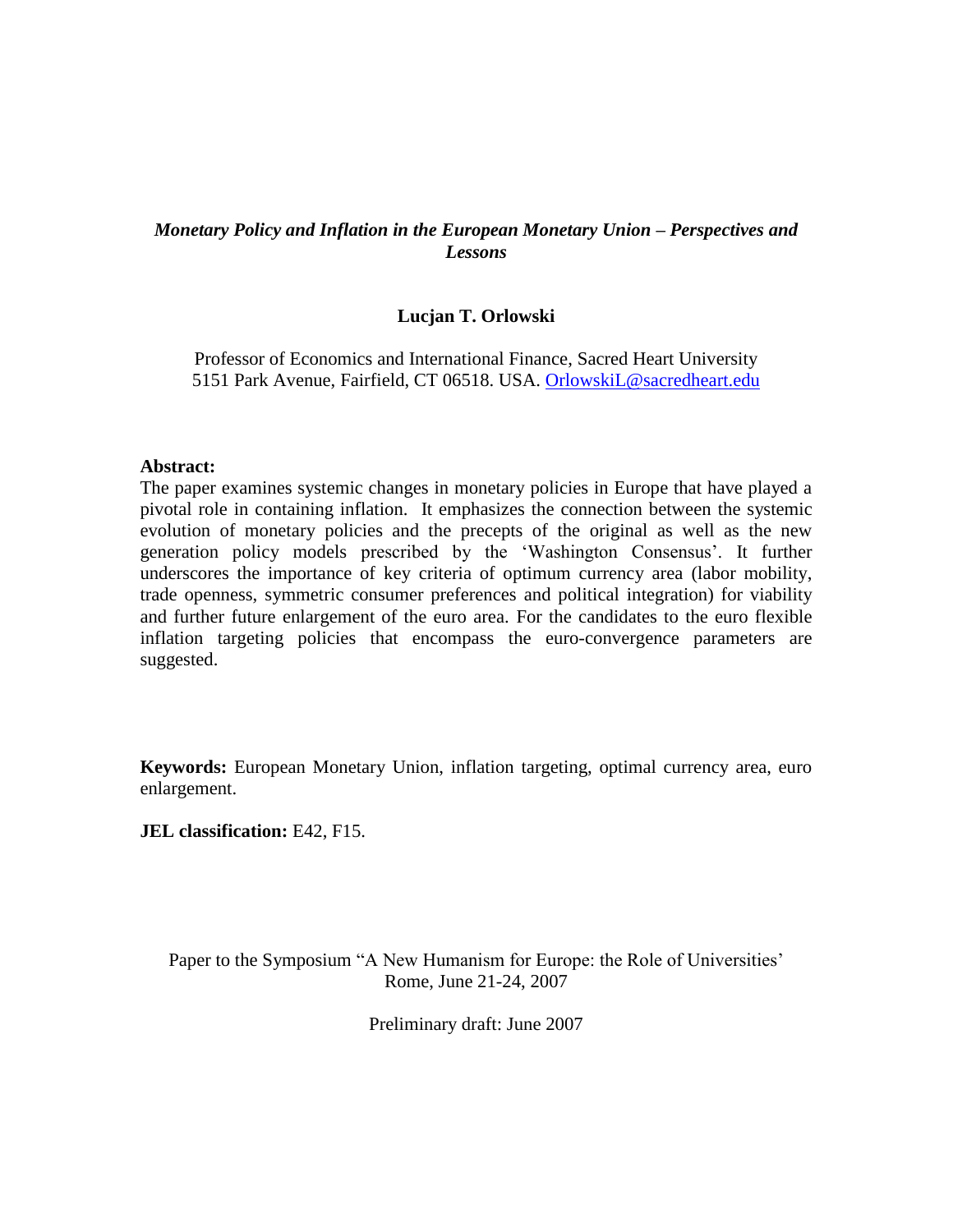#### I. Introduction

The introduction of the euro in 1999 marked an important threshold within the process of deepening of the European integration. Yet the road to adoption of the common currency was not smooth – the countries that decided to join the common European currency system had to synchronize their fiscal and monetary policies through decisive and at times painful disinflationary and budget-balancing procedures. The euro-convergence process was undoubtedly a monumental effort, considering vast economic imbalances that existed among these countries prior to the Maastricht Treaty of 1991 that officially launched the euro inception program.

This paper overviews a systemic evolution of monetary policies in Europe that lead to the inception of the euro in 1999. It also discusses the policies of the EU new member States (NMS) that are intended to guide these countries to a risk-free adoption of the euro in the foreseeable future. Monetary policy adjustments by the founding members of the euro provide valuable lessons for the current convergence policies of NMS that joined the Union in 2004 and 2007. In order to adopt the euro, they need to reach a satisfactory level of price stability as prescribed by the Maastricht convergence criteria, i.e. domestic inflation rate not exceeding 1.5 percent above the average rate of the three lowest inflation countries. Since low, sustainable inflation is viewed as a predominant outcome of credible and successful monetary policies, this analysis will focus on the policy regimes that have secured price stability in Europe over the past 50 years, i.e. since the launching of the European integration process by the Treaty of Rome in 1957. In essence, the most successful disinflationary policies were initially based either on monetary targeting or on exchange rate pegs. Monetary targeting was followed by larger European countries, i.e. Germany and France, while smaller economies initially embraced currency pegs. In a more recent period, a number of European countries that have not adopted the euro yet follow fully autonomous policies based on direct inflation targeting. Such policies are believed to be conducive to a smooth adoption of the euro by NMS in the future (Orlowski, 2005a).

Since this paper is devised as a policy discussion study, it is not intended to provide comprehensive empirical evidence of superiority of one policy regime over its alternatives. Nevertheless, some data on inflation trends in different time periods and under various policy regimes are presented.

Section II contains a brief overview of the systemic evolution of monetary policy regimes in NMS over the past two decades. Theoretical foundations of a common currency area as outlined by Mundell (1961), McKinnon (1962) and Kenen (1969) are overviewed in Section III. The historical record on EU monetary policies and their inflationary effects is encapsulated in Section IV. Sections V and VI focus on monetary policies that are believed to be effective for the euro-convergence. Section VII extracts main lessons from the systemic evolution of monetary policies in Europe over the last 50 years and presents some suggestions for future policy modifications.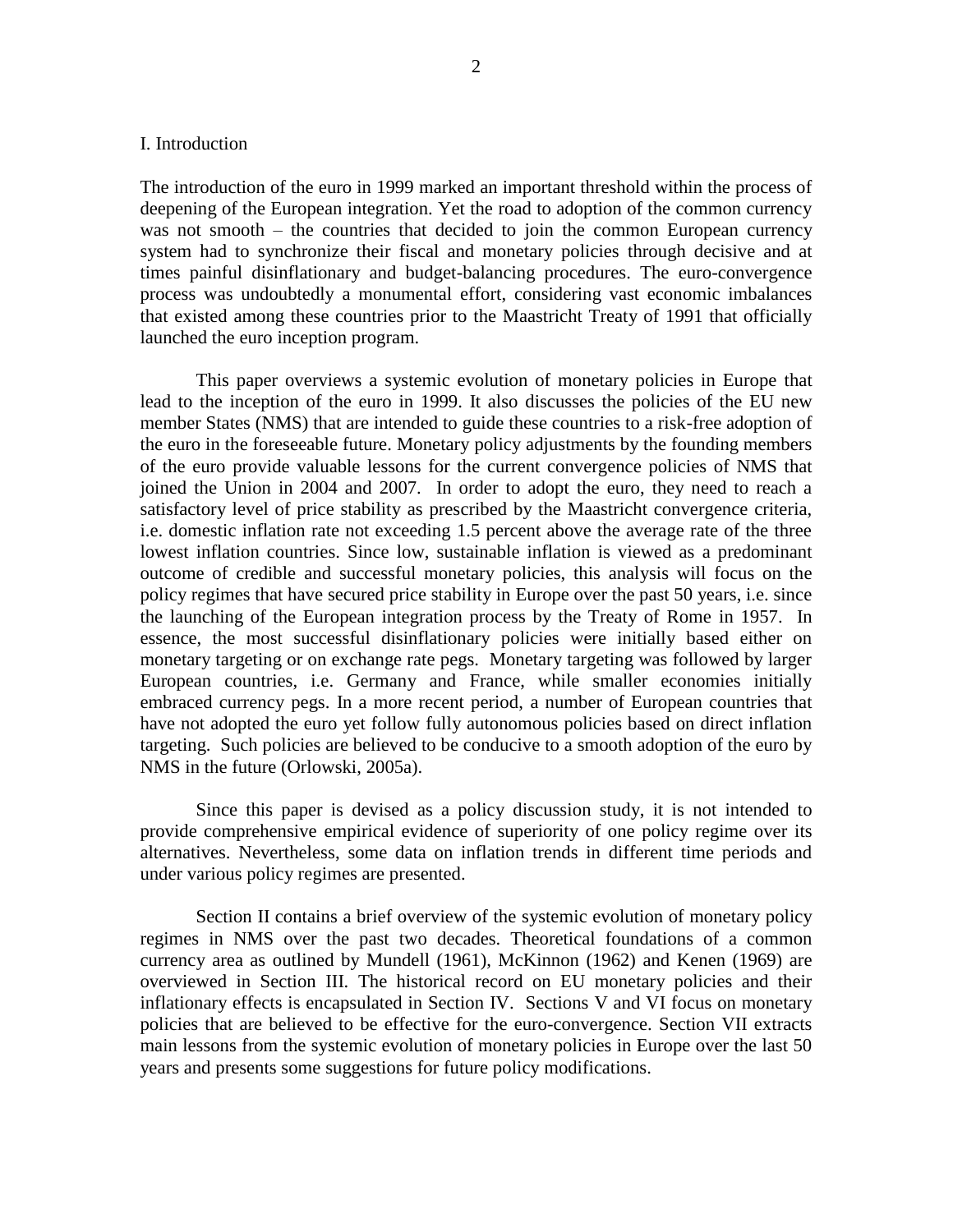#### II. Systemic Evolution of Monetary Policy Regimes in NMS

It is worthy noting that systemic changes in monetary policies in NMS over the past 20 years have been generally consistent with the evolution of the strategies outlined by the so-called first and second generation models of the 'Washington Consensus'<sup>1</sup>. The original models derived from the 'Washington Consensus' were based on simple precepts of a free market system, namely *stabilization, privatization* and *liberalization.* These policies have been adopted in a number of emerging market economies and carried over through disciplined public finance, trade and financial liberalization, privatization of state-owned enterprises and financial institutions, far-reaching deregulation and monetary regimes based on fixed exchange rates (Williamson, 1990). Monetary policies that were based on currency pegs were in essence non-autonomous, as they were based on pegging national currencies to one (or more) of the leading industrial countries' currencies. Such arrangement allowed policy-makers to 'borrow' credibility from a foreign central bank, which was essential for establishing initial, favorable conditions for price stability in a domestic economy. More autonomous policy solutions were not plausible during the initial period for a number of reasons. First, such policies could not be credible. Any attempt of a central bank to tighten credit was unlikely to stem inflationary expectations as long as public perceptions of the policy action were rather leery. A tightening action could do little to lower the scope of nominal indexation of wages and prices of goods and services. Clearly, a foundation of policy credibility had to be established first in order to conduct effective monetary policies under more autonomous policy regimes. Second, financial markets in transitional and emerging market economies were not sufficiently developed to provide useful signals for forecasting inflation and other key policy variables that divulge information indispensable for appropriate policy actions. Under such circumstances, central banks in smaller economies were in fact 'policy-takers' or close followers of policy directions of the monetary authorities in the countries their currencies were pegged to. In quintessence, exchange-rate-based monetary policies could not be effectively used to counteract real economy and financial shocks, thus to mitigate the elevated inflation and interest rate risk premia (Orlowski, 2003).

The global financial crises episodes, particularly the Asian 1997/98 and the Russian 1998 crises, have proven that exchange-rate-based monetary policies cannot be effectively used for lowering inflation, reducing real currency appreciation and containing large current account deficits. In order to accomplish the goal of price stability, monetary policies had to be supported by appropriate institutional reforms. Learning these valuable lessons from the currency crisis episodes of the 1990s, monetary authorities in a number of industrial as well as emerging market economies have switched to more autonomous monetary policy regimes. It was thus necessary to find an effective anchor for monetary policies as a viable alternative to currency pegs that would allow for achieving price stability. The choices were rather limited. Money growth targeting could eventually contain inflation very effectively by imposing strict limits on expansion of money balances. However, this policy framework could not be implemented in a number of industrial and emerging market economies due to excessive

 $\overline{a}$ 

<sup>&</sup>lt;sup>1</sup> For a detailed analysis of the evolution of the macroeconomic stability models consistent with the early and the most recent versions of the 'Washington Consensus', see Rodrick (2007).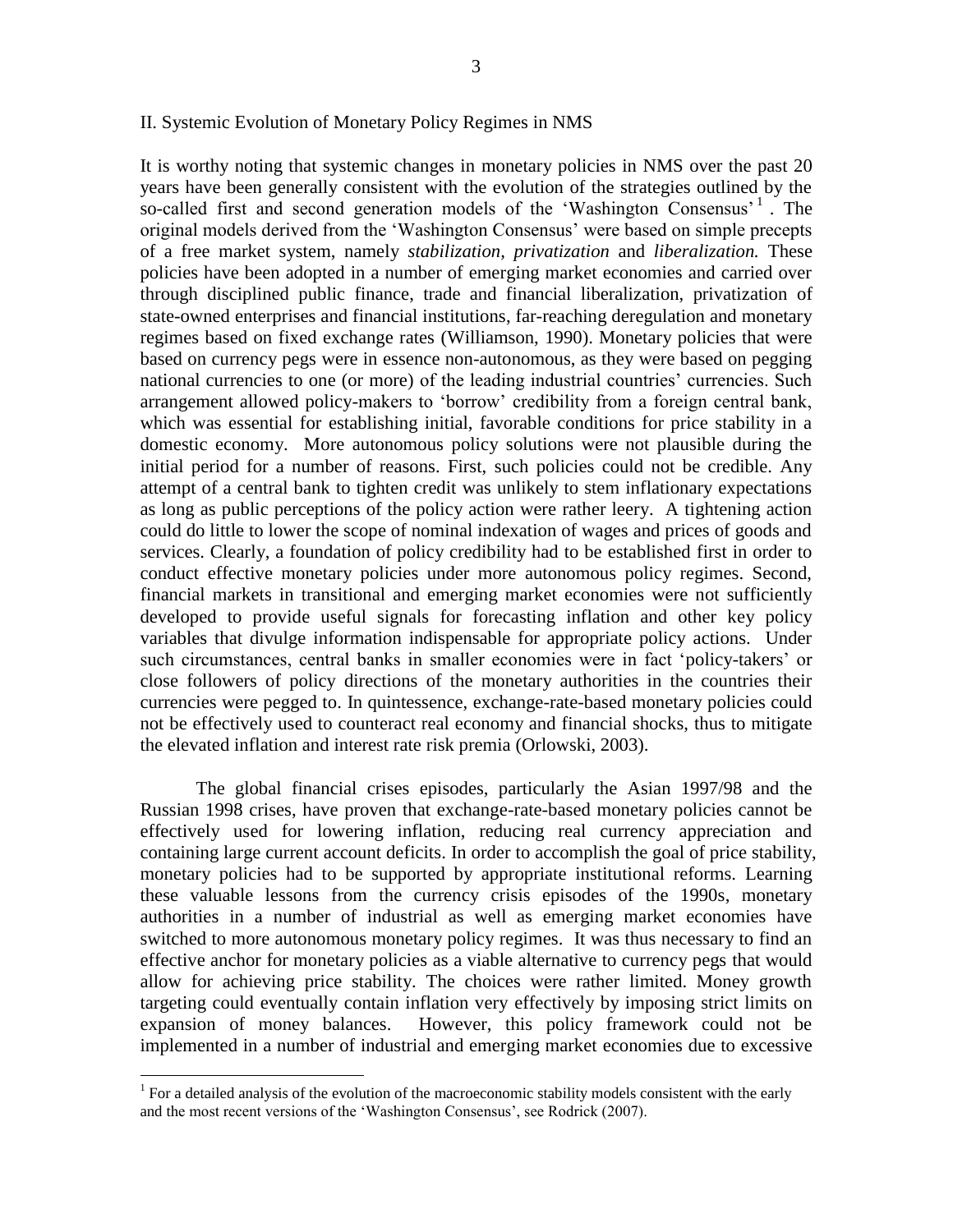instability between money growth and inflation as well as other key monetary variables such as exchange rates and interest rates, as proven empirically by Orlowski (2004). Income targeting was another widely-debated policy solution. It would have to rely, however, on real income growth targets that would normally call for expansionary monetary policy even at times of elevated inflation expectations. Targeting real income would certainly exacerbate inflationary pressures in the presence of nominal indexation of wages and prices<sup>2</sup>. Considering such systemic pitfalls, marketed prominence has been gained by policies based on *direct inflation targeting* (DIT) that have in fact helped contain inflation, simultaneously preventing the perils of real currency appreciation.

In general terms, inflation targeting is a monetary policy framework that is geared to achieving a pre-determined target for inflation. It serves as an effective medium for guiding the private sector inflation expectations to the level prescribed by the credible, low inflation target; at the same time, it allows for enough policy discretion to curtail major shocks to financial stability. DIT is commonly defined as a monetary policy framework in which a central bank adopts and publicizes an explicit numerical target for inflation and assumes this target as the primary policy objective. As argued by King (2005), DIT combines two distinctive elements of successful monetary policy: a mediumterm inflation target anchoring expectations, and a sufficient degree of policy discretion for mitigating shocks. Thus in essence, DIT is guided by a "constrained discretion" (Bernanke, et al., 1999). It is because it combines the discipline of a policy rule, i.e. a binding inflation target, usually accompanied by a prescribed reaction function, with a certain degree of discretion or flexibility. Under normal conditions, the numerical, explicit inflation target entails an inflation tolerance band or a set of circumstances allowing for temporary target overshooting. This in turn permits discretionary policy actions aimed at correcting shocks to inflation. In practical terms, DIT shall not be based on a rigid instrument (interest rate) rule or a compulsory policy reaction function that prescribes instrument responses to a set of conditional economic variables (King, 1996, 2005). Simple instrument rules (such as open-economy Taylor rules) are likely to generate suboptimal results in the presence of large, potentially destabilizing shocks (Svensson, 2003). It shall be emphasized that DIT is intrinsically accompanied by a flexible exchange rate regime. It is because an alternative combination of a currency peg and an (indirect) inflation target would entail a number of policy conflicts that could pose serious risks to financial stability. In the case of open emerging market economies, DIT ought to consider an auxiliary exchange rate stability objective (Ball, 1999; Mishkin, 2000; Eichengreen, 2005; Orlowski and Rybinski, 2006), due to a serious risk of transmission of exchange rate shocks to price volatility.

It is worthy noting that DIT accompanied by flexible exchange rates is viewed as an integral part of more comprehensive macroeconomic policies consistent with the so-

 $\overline{a}$ 

 $2^2$  A revealing lesson on experiments with regimes alternative to a currency peg is provided by the National Bank of Poland, which enacted interest rate targeting in 1996, followed by a brief period of monetary based and broad money growth targeting during 1997 and 1998 – all proven to be unsuccessful in containing prolonged, double-digit inflation (Orlowski, 2004).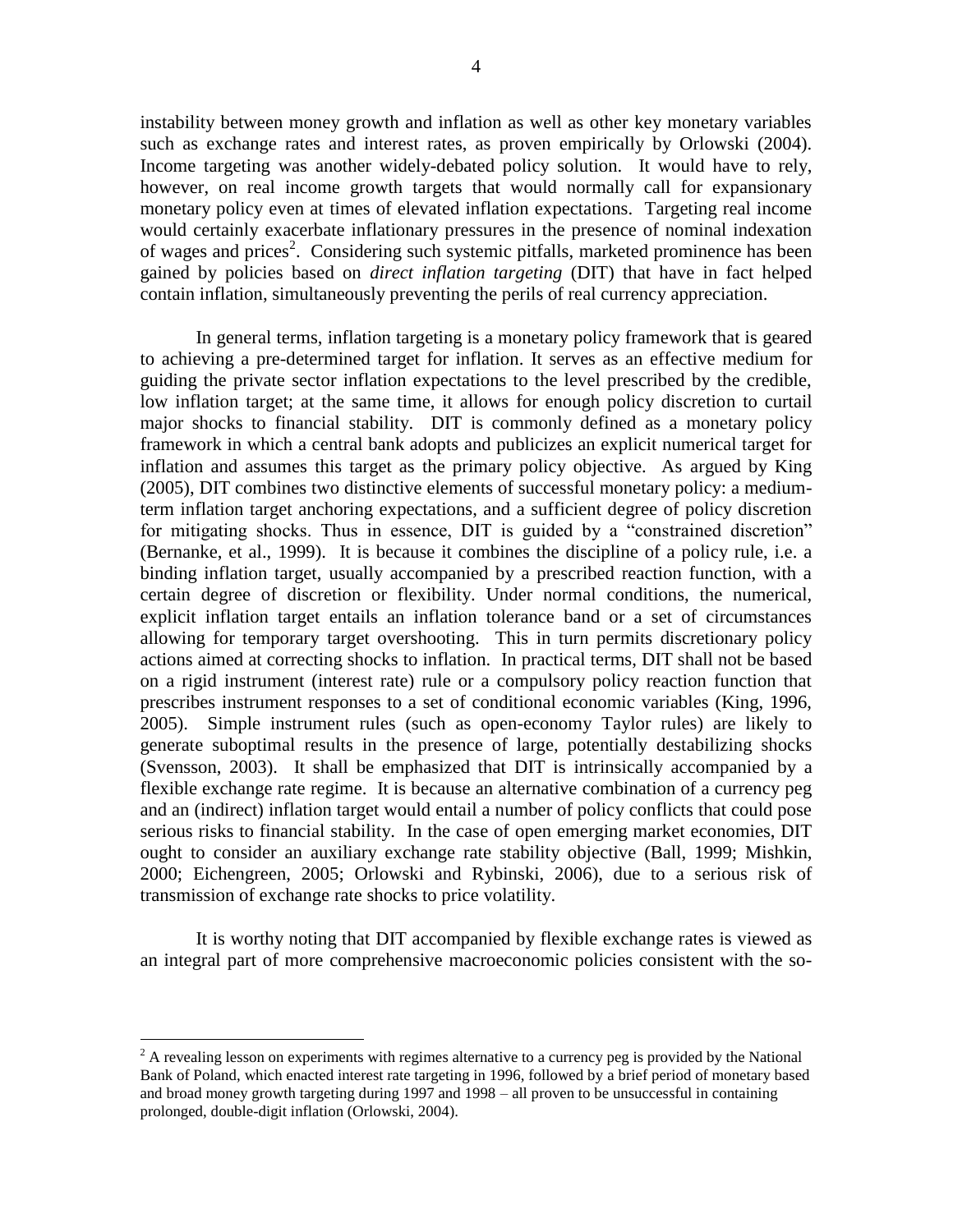called second generation models of the 'Washington Consensus'.<sup>3</sup> The proponents of the original, first generation models had a tendency to embrace rules-based rather than discretionary monetary policies since rules were meant to discipline the malfeasance of governments (Rodrick, 2007). Consistently, central banks opted for explicit policies based on currency pegs that played a critical role for restraining government spending and nominal indexation of wages and prices. In contrast, the second generation models have engendered a considerable degree of monetary policy discretion along with flexible exchange rates drawing painful lessons from the disastrous consequences of overvalued currencies, particularly in Latin American and East Asian economies.

Yet the tasks of convergence of NMS to the euro go beyond the standard set of policy prescriptions offered by the modified 'Washington Consensus'. The euro candidates face serious constraints to their policy discretion. Monetary convergence becomes effective when inflation rates, bond yields, basic consumer and producer prices in the candidate countries 'converge' or come closer to their corresponding levels and trends in the common currency area. Thus in essence, monetary authorities in the converging economies act increasingly as non-autonomous 'policy-takers' rather than independent 'policy-makers'. On practical grounds, more pronounced constraints on monetary policies stem from the Maastricht convergence criteria and the ERM2 (the exchange rate mechanism 2) that impose restrictions on permissible currency volatility. Thus reducing volatility or mitigating the exchange rate risk needs to be re-instated as a leading or a supplemental monetary policy target (Orlowski, 2005a). It may well imply that monetary policy strategy in NMS will have to make several sharp turns by starting from the currency peg, followed by a switch to fully autonomous inflation targeting and ultimately coming full circle to exchange rate stability as necessitated by the ERM2.

Ultimately, the candidates will have to lay out institutional foundations for a common currency system as prescribed by various theories of an optimal currency area (OCA). As these theorems imply, achieving ripeness for the (common currency) euro adoption takes time. In line with this reasoning, a unilateral leap to the euro in the way suggested among others by Begg, et. al (2003), could create a clash between the new monetary policy and the under-reformed institutions, unprepared to function effectively within the new set of conditions. In essence, a unilateral fast-track adoption of the euro may exacerbate the default risk of the candidate countries. Therefore, broad institutional reforms consistent with the basic precepts of OCA theorems are indispensable.

#### III. Euro as Optimal Currency Area – Theoretical Underpinnings

 $\overline{a}$ 

The original idea of a common currency for Europe was born on the grounds of a slower economic growth of the European economies relative to that of the United States and other industrial countries back in the 1960s and the early 1970s. This phenomenon was commonly labeled as 'the Eurosclerosis'. Among the factors contributing to the straggler

<sup>&</sup>lt;sup>3</sup> Other precepts of the 'second generation models' include improvements in corporate governance, poverty reduction programs, reforms of social safety nets, anti-corruption legislation, more elaborate financial codes and standards, as well as other institutional reforms whose examination lies outside the boundaries of this study.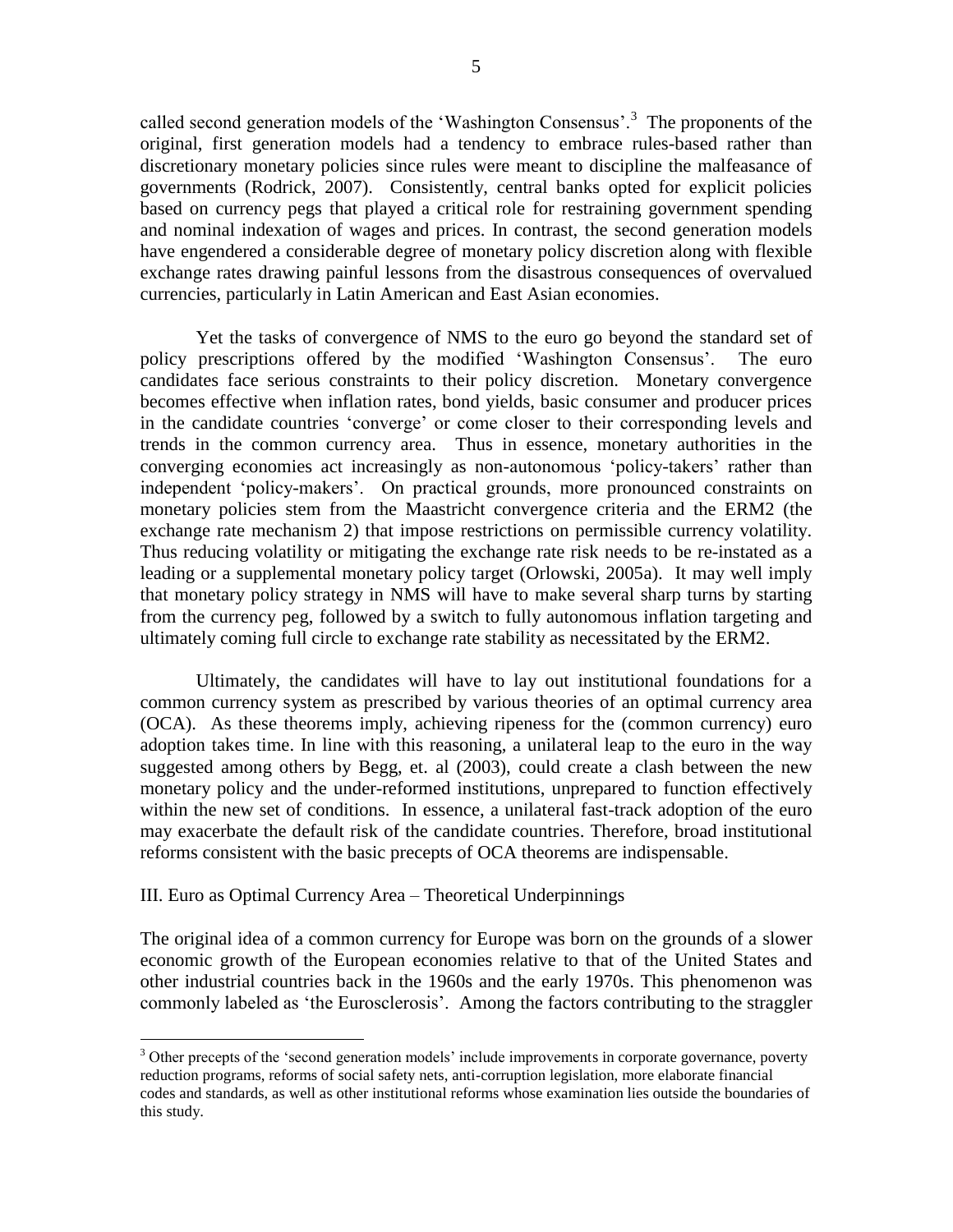growth in Europe were growing asymmetries between the countries, as well as high currency transaction and translation costs. The asymmetric effects were quite pronounced – real GDP growth rates were rather unbalanced and inflation rates were largely dispersed. As shown by the data in Table 1, inflation was particularly severe in Italy, less pronounced in the United Kingdom and France and the lowest in Germany, especially during the period 1970-1985. Amid concerns about the prevalent asymmetries, the idea of a common currency became increasingly attractive. It was commonly believed that the unified currency would bring a number of significant benefits including elimination of large transaction costs and exchange rate risk that in turn would reinvigorate trade and investment. Moreover, it would possibly diffuse asymmetric shocks with the help of active fiscal policies within an OCA. Although it became apparent that a common currency could bring forth a number of meaningful net benefits, the European countries were not ready for a smooth convergence to a common currency area at that time. Nevertheless, the European state of affairs motivated several leading academic economists to articulate conditions and effective strategies for OCA. Prior to formulating these strategies, it became necessary to identify key economic and political criteria for OCA. The first one of the two economic criteria was to find ways to minimize asymmetric shocks. The second one was to identify specific economic areas that were unlikely to be affected by asymmetric shocks. The political criterion stemmed from a question whether and to what extent the participating countries would be willing to help each other cushion asymmetric shocks when they actually took place. Attempts to find answers to these problems gave rise to the three principal OCA theorems.

The fist OCA theorem was developed by Robert Mundell (1961). The basic idea underlying his approach is that OCA can only be effective if labor and capital, as the key factors of production, are perfectly mobile across borders. Only in such case, the costs of sharing the same currency will be eliminated. Moreover, since capital is likely to be perfectly mobile in the case of eradicating governmental restrictions on its international transfers, the fundamental problem is to eliminate the impediments to the mobility of labor. As argued by Mundell, in the two-country case when one of them is experiencing an excessive unemployment and the other struggles to reduce high inflation, an unhindered transfer of labor from the first to the second one would alleviate the fundamental imbalances in both countries. In this case, there is no need for price and wage change in either country since the exchange rate automatically adjusts to its real equilibrium level in response to the adjustment in the relative endowment of production factors. Nevertheless, the Mundell's perfect labor mobility scenario cannot be easily implemented in practice due to the existing rigidities that can be eradicated only in the very long-run. Among them are prevalent cultural and lingual differences among the nations, the reality of which cannot be easily circumvented particularly in Europe. Other rigidities to labor mobility include institutional barriers, which need to be coordinated through at times lengthy legislative process. Moreover, consumer preferences for various goods and services always differ among countries. This implies that workers producing specific goods in one country will have to be retrained to make goods suitable for somewhat different consumer tastes abroad. In hindsight, these impediments to labor mobility suggest that an effective introduction of OCA constitutes a seemingly lengthy process.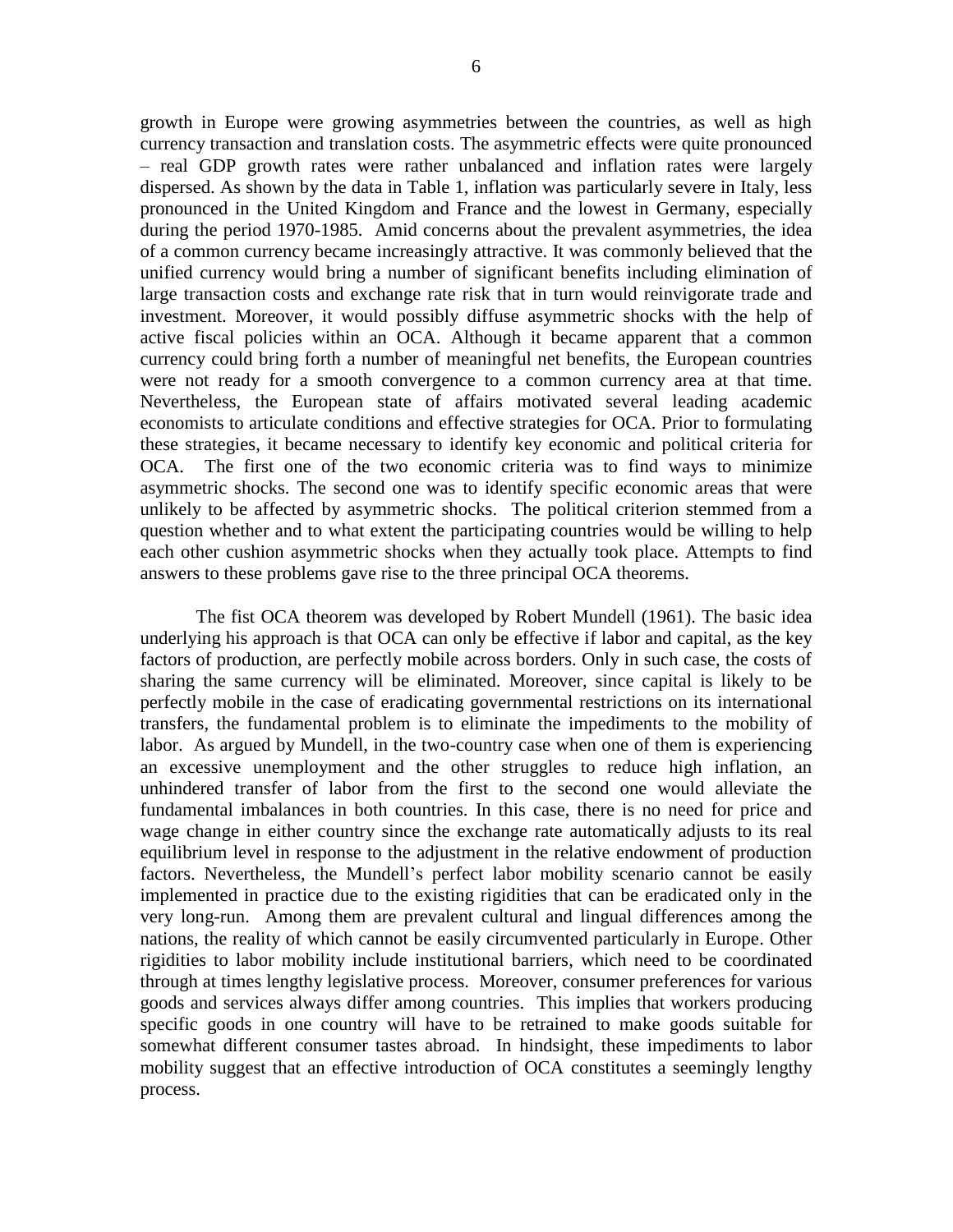Nevertheless, even if the existing impediments to labor mobility prevail, OCA can still be effectively implemented in the absence of severe asymmetric demand shocks within its potential territory. Such seminal extension to the original Mundell model was proposed by Peter Kenen (1969). To reiterate Kenen's model, OCA can effectively function if it is not subject to large asymmetric shocks, particularly demand disturbances. Yet it is unlikely to envisage that large asymmetric demand shocks may prevail in today's integrated world, particularly in Europe. A change in consumer tastes (such as a tendency to favor larger, more comfortable cars) is likely to be transmittable across continents and countries as consumers become equally exposed to global marketing campaigns of multinational corporations or associations of producers. Also, changes in technology transfer globally rather quickly (new-generation high-definition TVs are available simultaneously across countries). Since large asymmetric shocks to consumer demand are rather unlikely, the euro-area seems to remain unscathed as an OCA. In addition, demand shocks are likely to be less pronounced in the economies that are well diversified and producing similar goods as weights on specific goods potentially affected by demand shocks in a total diverse basket of consumer goods are minimal. On the other hand, a shock in a country narrowly specializing in few products only may generate significant destabilizing effects. For this reason, OCA is likely to function much better in the case of large, diversified economies, according to Kenen.

The third consequential OCA theorem has been proposed by Ronald McKinnon (1962). In his scenario, OCA is formed by the economies that are open to trade and trade heavily with each other. It is because many international goods are indistinguishable from each other as they match global consumer preferences and product standards. Therefore, if the economies remain wide open and exports are not subject to trade barriers, there will be a tendency toward international equalization of prices of tradables (as prescribed by the Samuelson's price equalization theorem). Specifically, if there is a domestic currency appreciation (or depreciation) in foreign currency terms, prices of freely exchanged goods will rise (or fall) in domestic currency terms accordingly, thus disentangling the link between the exchange rate and the domestic inflation. The price equalization tendency will be therefore independent of the movement in the exchange rate. Thus in essence, wide-open, highly integrated economies are likely to succeed in forming an OCA.

A more recent, meaningful extension to the set of OCA criteria has been proposed by Paul De Grauwe (2007) who underscores the importance of political integration of the monetary union countries. The direct link between OCA and political integration can be explained in two distinctive ways. First, synchronized political actions may reduce asymmetric shocks that have a political origin. After all, fiscal policies in today's euro area remain in the hands of the national governments, while monetary policy is in essence conducted by the European Central Bank (ECB). Consequently, spending patterns, tax rates and budget deficits remain quite diverse within the union. However, from the standpoint of mitigating asymmetric shocks, the member countries are currently engaging in a fierce tax competition, which leads to more coordinated, lower taxes and simplified tax laws. Second, arbitrary political actions, particularly those affecting the labor market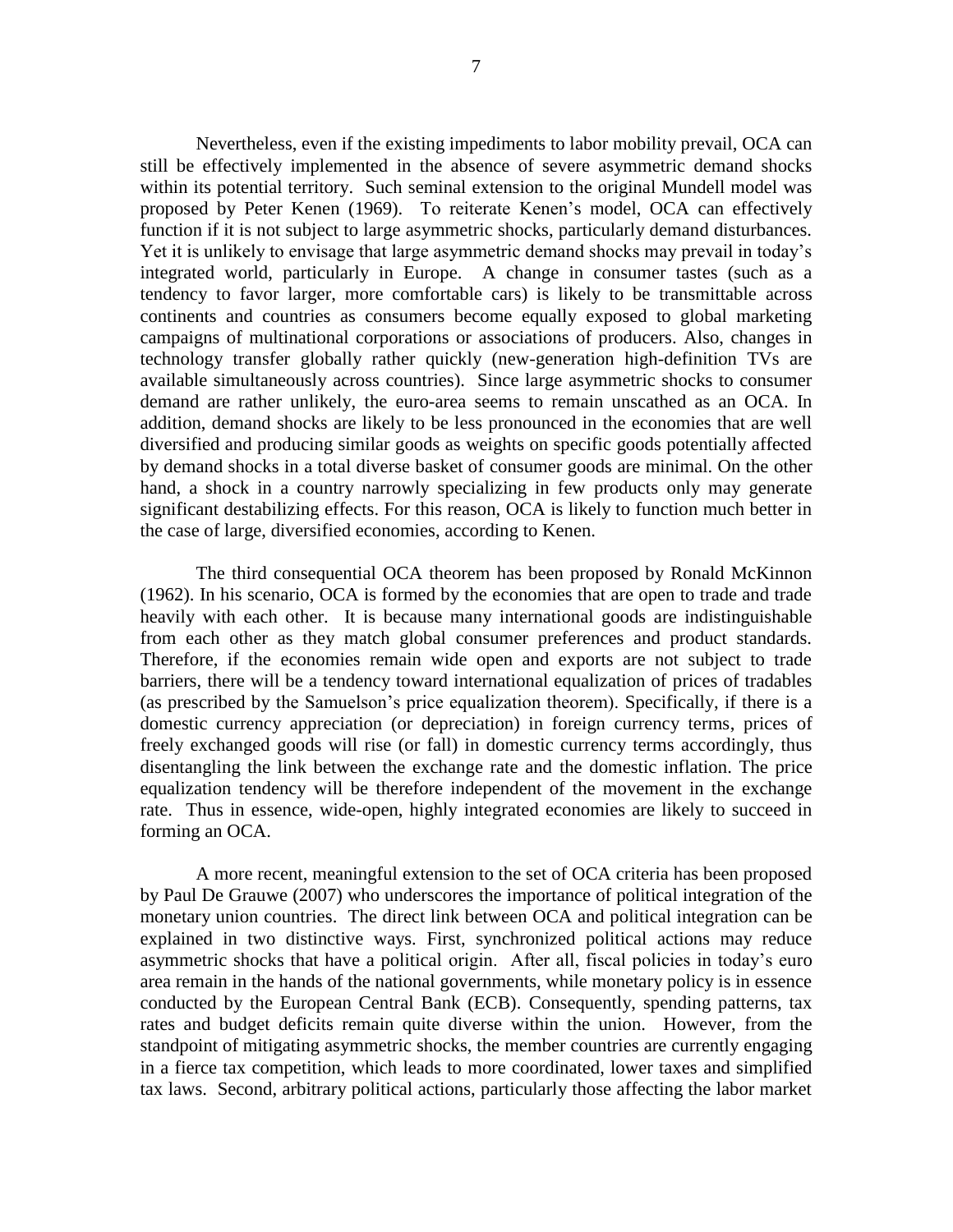(such as the 35-hour working week in France) are likely to exacerbate asymmetric shocks. In all, further efforts toward political integration are necessary in order to mitigate such shocks, thus to lay a more favorable ground for the monetary union to succeed.

To reiterate the OCA foundations, countries wishing to form OCA ought to be on the one side sufficiently symmetric, and on the other their labor markets need to be sufficiently flexible in order to be able to adjust to asymmetric shocks. In addition, they should display a high degree of trade integration, as well as political integration with other members of the union in order to reap the potential benefits from having a common currency.

In light of the above theoretical precepts, it remains debatable whether the current and the potentially enlarged euro area form in fact a viable and sustainable OCA. The existing literature provides a favorable and optimistic account for the ECB policies aimed at consolidating the euro area (Canova and Favero, 2007). The early studies preceding the euro inception were predominantly optimistic as well. Among others, Frankel and Rose (1998) suggested that although the euro area clearly violated optimality conditions of OCA at its early stage, it was well suited to satisfy them increasingly in the future, as the interplay between the economic and the monetary integration progresses.

The empirical evidence highlights the prominent role of ECB in consolidating the euro area as OCA (Canova and Favero, 2007). One should bear in mind that the euro inception strategy was a very risky scheme, yet the ECB managed the early stage of the euro existence very well. The risks to the euro introduction stemmed from prevalent asymmetries among the pioneer member countries – their economies were largely heterogeneous, their legal and regulatory systems plagued by vast historical differences, and their policy-makers preferences were not always set on the painful at times process of monetary convergence. Nevertheless, there was a substantial institutional progress in merging diverse monetary policies of the eleven central banks into a single policy framework managed by the ECB. Also, the harmonization of banking regulatory and supervisory systems was successfully completed enabling a smooth replacement of individual currencies by the euro.

During the past eight years since the inception of the euro, the ECB has emerged as a credible, highly transparent and accountable monetary authority, disqualifying the early doubts about the ability to achieve such a record by a young institution formed on the basis of previously untested experiments. Moreover, the ECB has managed to bring the euro area inflation rate to the low level that was unattainable for most of the member countries for decades (as shown in Table 1). A crucial role in the ECB success was in fact played by the bank's relatively high (although not perfect) transparency (Eijffinger and Geraats, 2006). Its board members have provided exhaustive explanations about their policy intensions and specific strategies. As a result, its operational framework and expected decisions have become clear and highly predictable to the business community as well as to financial markets and institutions. By matching actions with declared policy intensions the ECB have become a credible and reputable central bank in a remarkably short period of time. The second important factor contributing to the ECB overall success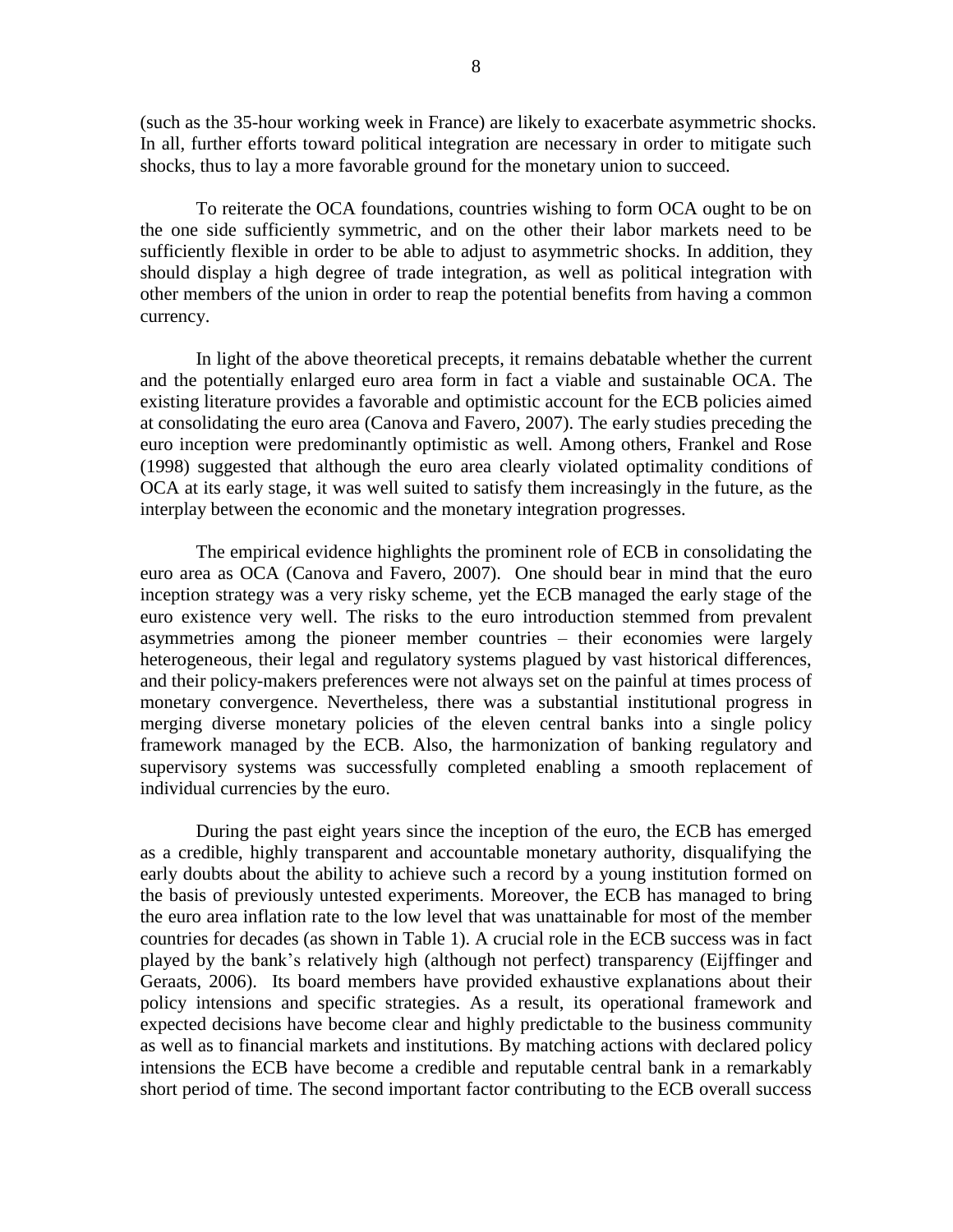was the strongly emphasized (although not very explicit) attention to lowering inflation, which resulted in guiding inflation expectations to the announced low target level.

The ECB monetary policy strategy has evolved as well. The initial policy framework adopted by the ECB Governing Council in October 1998 was based on three defining features. The first one - a predominant focus on price stability - implied that alternative policy objectives such as output growth or exchange rate stability received little to none attention. A specific target range for inflation was the second feature. However, the target was not specified as a midpoint for inflation based on a harmonized index of consumer prices in the euro area that would be surrounded by a tolerance band. Instead, the ECB stated that inflation should be 'below 2 percent' thus defining the target only in terms of its upper boundary. Finally, the so-called 'two-pillar strategy' was the third distinctive and a bit unusual feature of the ECB policy. The first pillar was adopted from the policy practice of the Bundesbank and was based on a quantitative reference value for the broad M3 money growth. The second pillar included a wide range of economic and financial indicators presumably affecting the outlook for price stability. Although it was criticized in a number of studies, the early ECB policy played an instrumental role for establishing solid foundations of price stability and for gaining vital policy credibility.

A major reformulation of the monetary policy framework was enacted by the ECB in May 2003. Evaluating soundness of the policy framework in terms of its outcomes and responding to the criticism of the two-pillar strategy, the Governing Council changed definitions of both pillars in the directions departing from purely monetarist foundations. Within the new framework, the first pillar is now prescribed as an 'economic analysis' that is essential for identifying short- to medium-term risks to price stability. The second pillar termed as 'monetary analysis' focuses on estimation of inflation trends and forecasts. In essence, the policy has become more forward-looking, thus aimed at guiding inflation expectations to the announced target. The target itself was slightly modified as well, becoming qualified as 'below but close to 2 percent'. Such restatement made the target a bit more achievable, thus also more credible. In addition, the new policy focuses on medium-term price stability and on the existing differentials in local inflation rates in participating countries. The forward-looking, medium term inflation focus has become more realistic and plausible as the series of data that is indispensable for estimating inflation forecasts is now longer and more reliable.

In sum, the ECB has been able to manage inflation successfully through its relatively transparent policies emphasizing compliance with the inflation target. Moreover, the local or regional inflation differentials as well as spreads between member countries' sovereign bond yields have been compressed reasonably well. In spite of these successes, the remaining asymmetries within the euro remain to be quite large (De Grauwe, 2007). Countries like Ireland and Greece have recently experienced robust real GDP growth rates and positive output gaps (actual GDP exceeding its potential level). In contrast, Portugal and the Netherlands have encountered recessionary tendencies and negative output gaps. At the same time, regional inflation rates in the fast growing economies exceed the HICP-based average inflation. Moreover, since fiscal policies are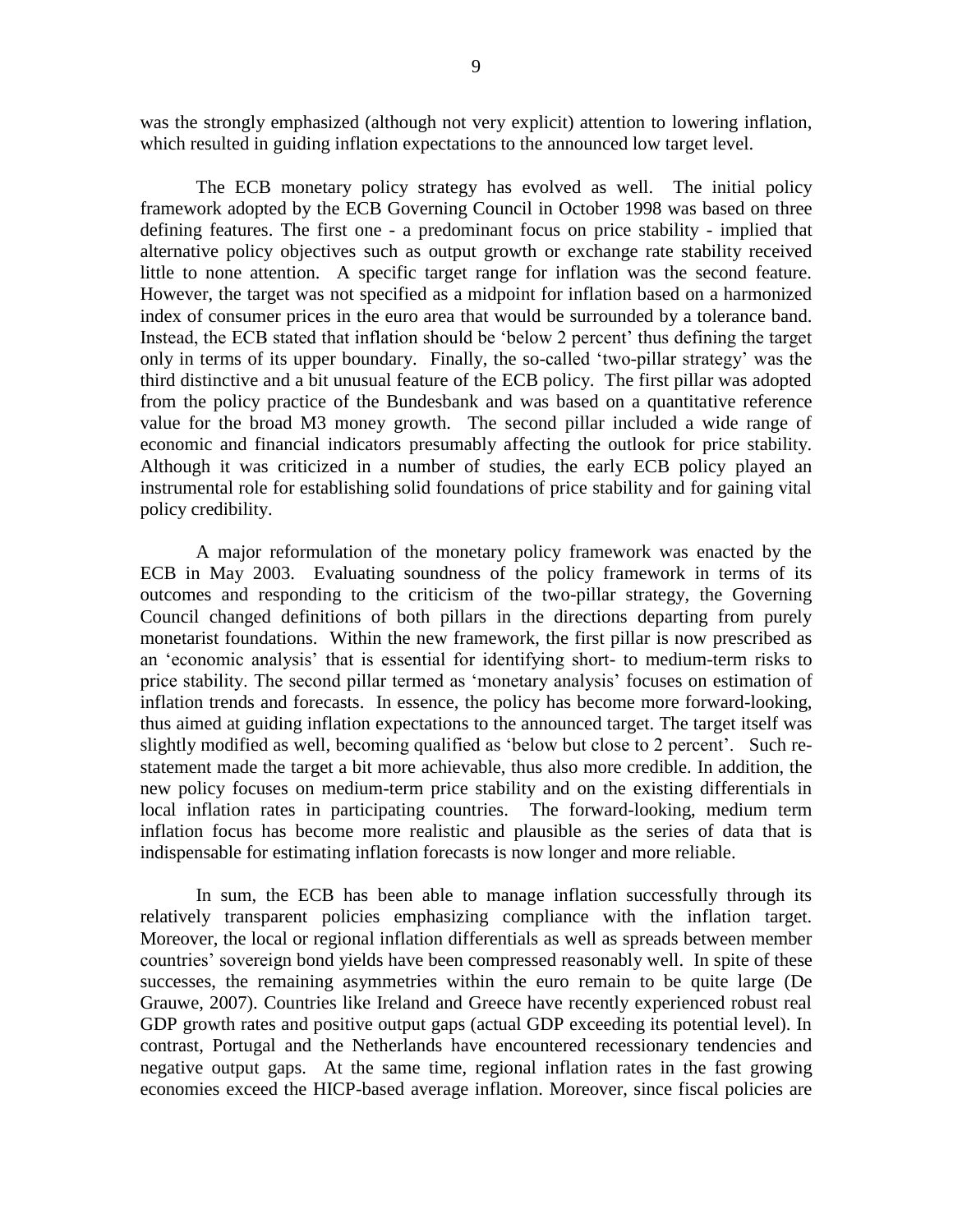managed by local authorities, the euro area members do not show uniformity in fiscal discipline. Consequently, their real interest rates are elevated (most notably in Austria) and sovereign bond yields are higher than in the remaining member countries. Nevertheless, the euro area continues to function well as an OCA in spite of the remaining asymmetries.

The problem of internal asymmetries is also very important from the standpoint of the future enlargement of the euro area. NMS as potential candidates have considerably lower both incomes per capita and wage rates; their growth rates are much higher than those of the incumbent member countries and their sovereign bond yields contain considerable risk premia stemming from higher inflation expectations and excessive volatility of exchange rates (Orlowski, 2003, 2005a). For these reasons, the euro area is likely to experience more pronounced asymmetries following the admission of the new members. However, these imbalances can be reasonably expected to disappear gradually as the convergence of prices, wages and interest rates continues.

In sum, one can be reasonably optimistic about the future of the euro area considering its far-reaching consolidation thus far. However, full benefits from the monetary integration will be materialized only if there is a further progress in resolving the current economic and political asymmetries or discrepancies between the incumbent and the candidate countries.

#### IV. Disinflation and Euro-Convergence – The EU Historical Record

The attractiveness of long-term net benefits of OCA as identified by its main theories motivated the European leaders to devise plans for introducing a common currency. The first comprehensive attempt to do so was encapsulated in the Werner Report of 1970, following the Hague Summit of 1969. The Report called for establishing the EMU by 1980, which failed to materialize as it relied almost exclusively on coordination of exchange rates without an adequate focus on fiscal and monetary convergence. The high inflation episodes in the early 1970, accompanied by real appreciation of currencies in the leading industrial countries and by large current account imbalances contributed to the operational failure of the Werner Report. Yet, the Report provided valuable lessons for articulating conditions of a common currency area and for devising appropriate policies for its introduction as well as future sustainability.

Unlike the first attempt to introduce the European common currency, the second, more comprehensive program was in fact successful. It was based on the Delors Report that was formally adopted at the Madrid Summit in July 1989. Using the Delors Report as a guidepost, two intergovernmental conferences were convened to outline strategies for the creation of the economic and monetary union. The findings and policy suggestions of these conferences served as a basis for the Council meeting held in Maastricht at the end of 1991, which devised the Maastricht Treaty containing the criteria for fiscal and monetary convergence to the common currency. Eight years later, on January 4, 1999 the euro was smoothly introduced as a legal tender in 11 EU member countries, whose exchange rate were irrevocably frozen and national central banks ceded monetary policy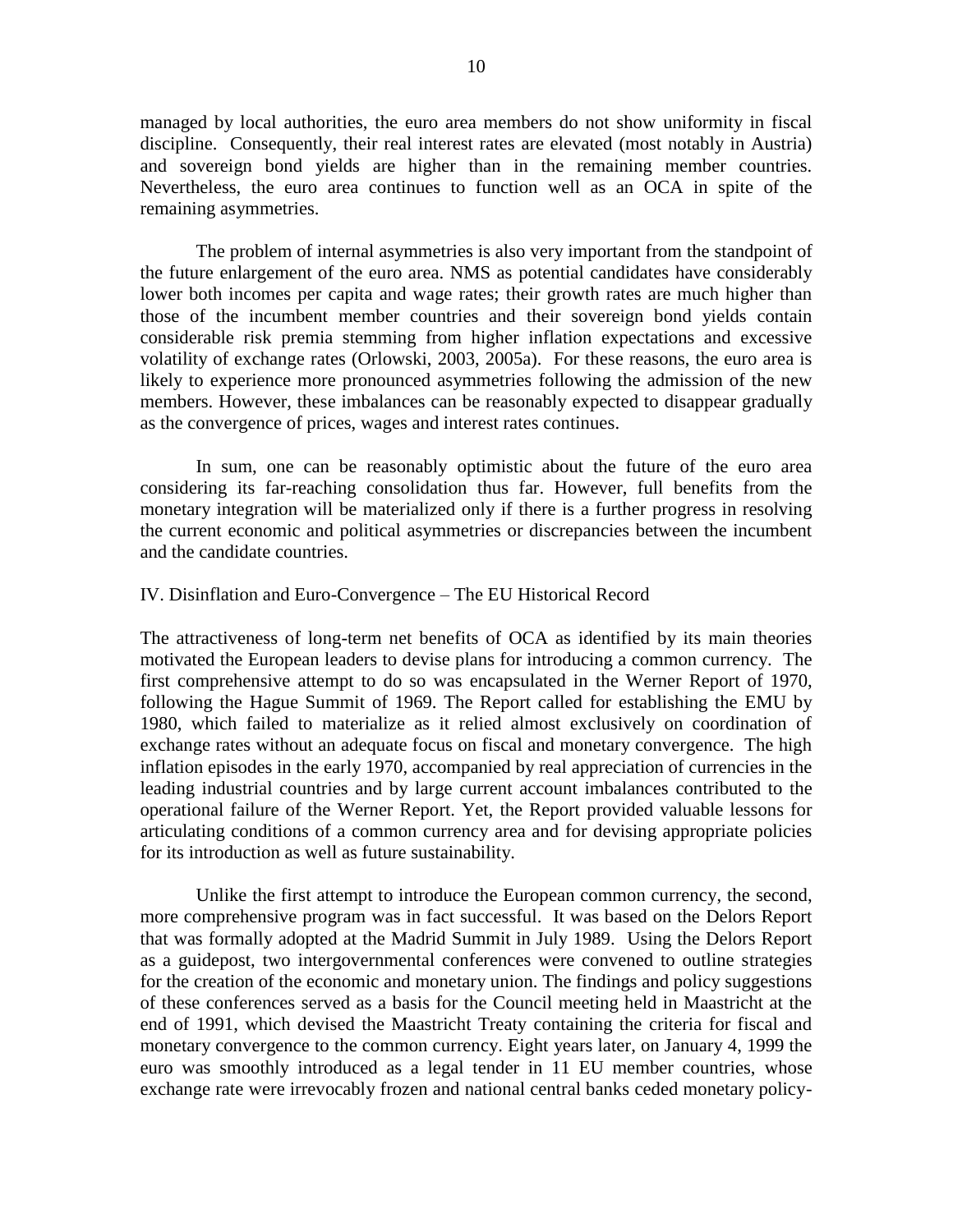making to the ECB. At the beginning of 2002, euro currency replaced national currencies cash balances. The euro-convergence process was successful for a number of reasons. Chief among them was compliance with the criteria for fiscal discipline (government budget deficits not exceeding 3 percent and the public debt lower than 60 percent of GDP). Equally important was the institutional leadership; the early unsuccessful exchange rate mechanism was lacking operational support of a single institution such as the ECB. In addition, the euro program was coherent and robust, contrasting the vagueness of the previous plans. Notably, the convergence to the euro was accompanied by the absence of capital controls that were eliminated within the participating member states as early as in 1990. In general terms, the replacement of highly autonomous monetary policies of national central banks with a single, cohesive policy of the ECB that was modeled on the Bundesbank policy helped infuse the essential foundational credibility to the newly formed monetary authority. As a result, the entire euro area has enjoyed a considerably lower inflation relative to the previous bothersome levels in the member states.

The interplay between systemic changes in monetary policies and inflation in Europe can be broadly examined on the basis of the data shown in Table 1. Generally speaking, over the past 50 years monetary authorities in Europe have actively responded to the recurrent inflationary developments. During the period immediately following the enactment of the Treaty of Rome in 1957, inflation seemed to be well-contained. The upper half of Table 1 shows the annual rates of CPI-based inflation in the largest EU economies (Germany, France, United Kingdom and Italy) as well as the average rates for the 15 EU Member States that comprised the Union prior to its 2004 enlargement. At the beginning of the European integration process in 1960 the inflation levels were generally low, but they pick up steam five years later (with the notable exception of France). The generally elevated inflation rates were attributable to more expansionary fiscal policies, as well as robust real GDP growth rates propelled by high domestic demand. In contrast, the 1970s brought a very different story. Much elevated inflation rates, particularly in 1975 in the aftermath of the major worldwide oil crisis became a major concern for monetary policy-makers in Europe. Germany was more successful in controlling inflation than its major European counterparts, mainly because the Bundesbank adopted very restrictive monetary policy based on targeting growth rates of broad monetary aggregates. As mentioned above, the accelerated inflation trend in the 1970 destroyed the realization of the Werner Plan, causing deferment of the full-fledged monetary unification.

….. insert Table 1 around here …..

The second oil shock at the beginning of the 1980 did not help European countries resolve the perils of inflation. Recognizing the danger of inflation expectations, the European authorities established foundations for the second plan of monetary union the precepts of which were formalized by the Maastricht Treaty. The major efforts toward fiscal consolidation along with restrictive monetary policies were quite successful in laying favorable ground for a smooth process of monetary convergence. By the mid-1990s, EU countries regained effective control over inflation. Germany and France relied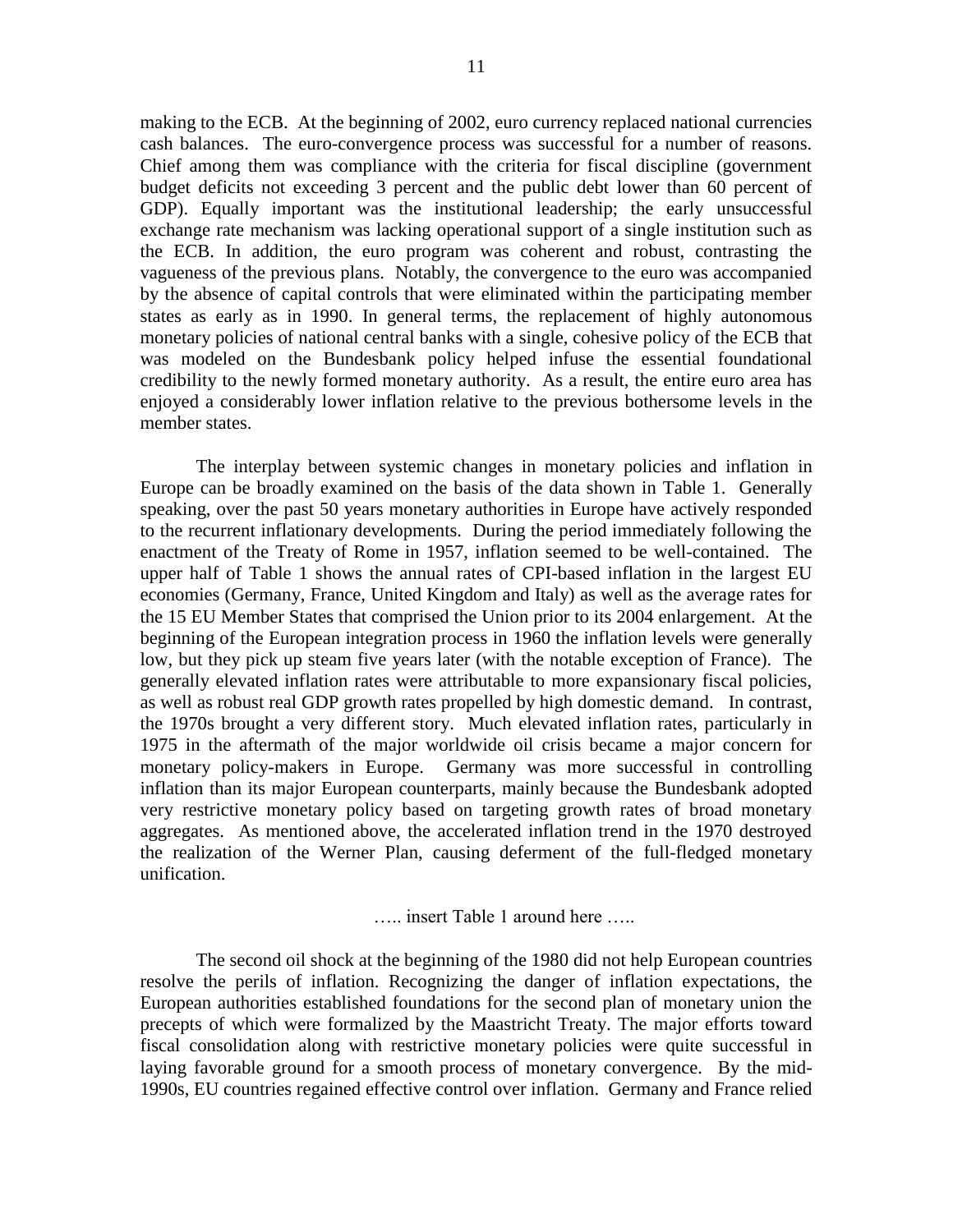on highly autonomous money targeting policies that helped contain nominal indexation thus also reduce the scope of inflation expectations. Eager to enter the EMU as one of its pioneer members, Italy had to undertake major efforts to reduce its humongous public debt that exceeded 100 percent of GDP at the beginning of the 1990s. Fiscal consolidation enabled the Bank of Italy to discontinue its traditional practice of generating seigniorage revenues for the budget, i.e. revenues from printing money. Such money creation was in fact a strong pro-inflationary factor in Italy before.

Since the inception of the euro in 1999, inflation in the EU has not been a major problem for policy-makers. Needless to say, the process of monetary and fiscal consolidation has played a pivotal role for achieving a satisfactory degree of price stability. As a result, inflation expectations and nominal indexation in the euro area are subdued, which results in expanded time horizon for investments due to lower financial risk. In response to lower inflation expectations, savings rates and productivity growth rates have been quite strong; they have helped restrain inflation further, although contributed to growing current account surpluses in the larger EU countries.

Disinflationary policies have not entailed excessive welfare costs – they have not contributed to economic recession in Europe. As shown in Table 2, growth rates among the leading four European economies back in 1990 were significantly asymmetric, with Germany growing at a much faster rate than the remaining three countries. Since 1995 the growth has been considerably more synchronized. All four countries experienced an accelerated growth around the year of 2000, followed by a near-zero slowdown in 2005, and a discernible pickup in 2006. Thus evidently, the inflation focusing conduct of monetary policy has not generated a detrimental effect on the real economy growth and, very likely, has laid solid foundation for a sustained long-term recovery accompanied by perceptible price stability.

….. insert Table 2 around here …..

Nevertheless, as underscored by the prevalent asymmetries discussed above, a 'full' monetary union is yet to be achieved in the EU. Unlike monetary policy that has been uniformly managed by the ECB in the euro area, fiscal policies have been conducted by national governments and not necessarily coordinated. It seems that at the present time competitive rather than synchronized fiscal policies prevail, as underscored by a fierce tax competition among the member countries. An effective coordination of fiscal policy is needed without delay in order to alleviate the existing asymmetries within the euro area, particularly given the perspective of future admission of new members

#### V. Cohesion of New Member States and Disinflation

The progress of NMS toward achieving price stability has been also quite remarkable. Without doubt, the price stability has been achieved through the efforts satisfying the requirements of disciplined fiscal and monetary policies incorporated in the EU accession programs. In contrast to the early reforms that were based on the original set of freemarket precepts prescribed by the Washington Consensus, preparations for accession to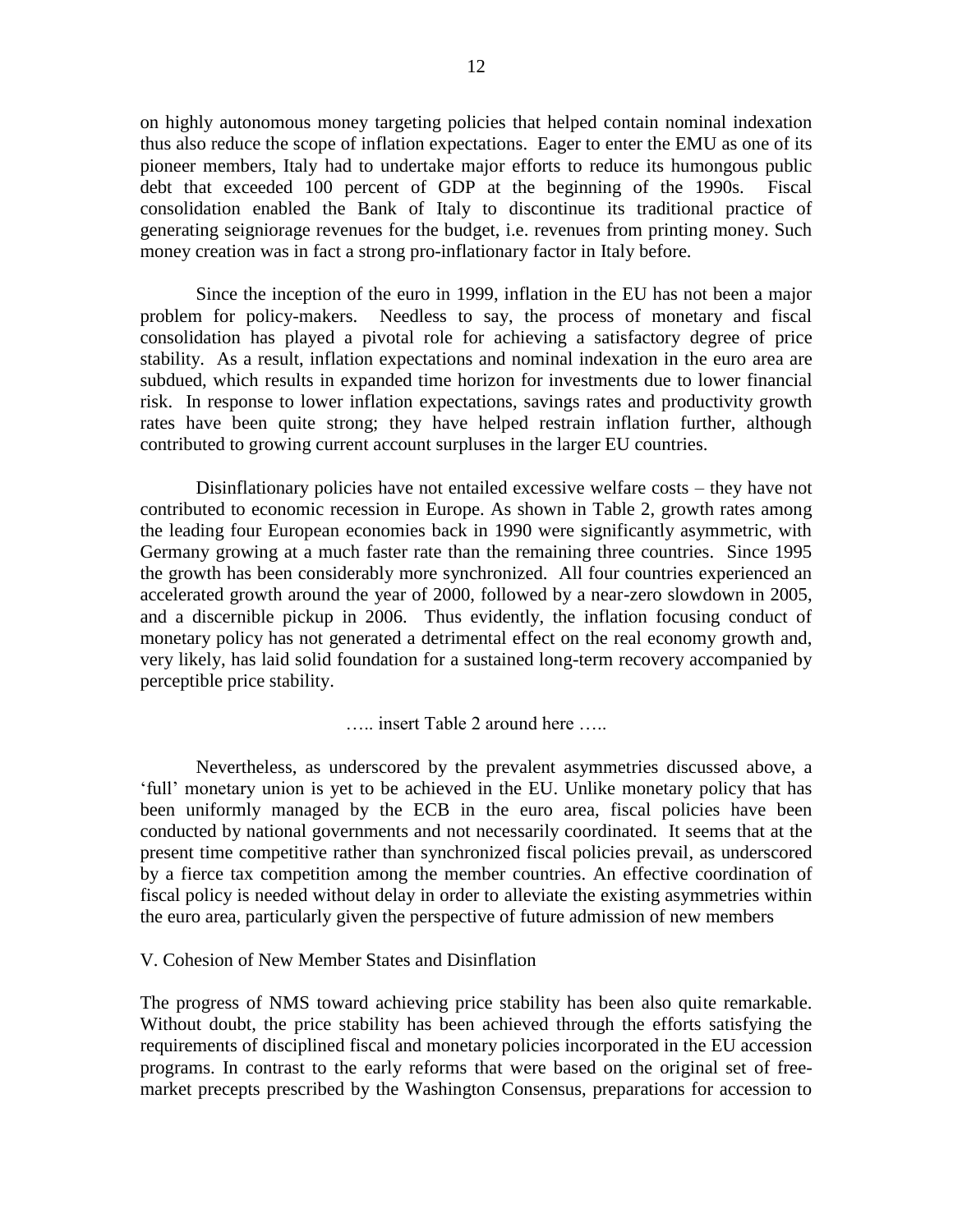the European Union have been based on a much broader set of reforms encapsulated by the so-called Copenhagen Summit criteria.

These accession criteria were laid out by the European Council meeting in Copenhagen at the end of 1993. They are generalized within three main venues: political, economic and administrative. Specifically, the candidates are required to achieve a functioning democracy with universal voter franchise, the rule of law and the protection of human rights. On economic grounds, the candidates are expected to develop a functioning free market economy that would be capable of withstanding competition from foreign goods that are allowed free access to their markets. In addition, they need to show progress toward a sustainable macroeconomic stability along with the development of modern economic institutions. In administrative terms, each candidate needs to demonstrate that it is capable of transposing and administering the laws, directions and regulations of the EU, which comprise thirty different chapters of the *acquis communautaire*.

A visible progress toward disinflation and price stability is a logical outcome of increased competition, liberalization and privatization espoused by the accession criteria. Specifically, efforts toward increased competition, trade liberalization, disciplined fiscal and monetary policies and improved institutional efficiency all lead to a sustainable price stability. As shown in Table 1, the tasks of lowering inflation have been monumental, particularly for Poland and Hungary. Poland's comprehensive reform program enacted in the beginning of 1990 was based on a massive liberalization of previously regulated prices, with a simultaneous elimination of almost all barriers to trade. As a result of price liberalization, prices immediately jumped to domestic market equilibrium levels generating a 'corrective inflation' at the annual rate close to 600 percent. It has taken almost a decade to bring the Polish inflation down to single digit levels. The National Bank of Poland searched for an appropriate monetary policy to accomplish this task. First, it maintained a fixed exchange rate regime that was subsequently replaced with monetary base targeting and then interest rate targeting. But inflation was not decisively lowered until the NBP enacted DIT at the beginning of 1999. The Czech National Bank did not need to struggle with corrective inflation of a similar magnitude, although it faced difficulties to reduce it to less than 5 percent during the first seven years of the economic transformation, when monetary policy was based on a rigid currency peg. As in the case of Poland, inflation had begun to fall once the CNB enacted DIT in 1998. In a similar vein, the Hungarian fixed exchange rate regime (based on a crawling devaluation system) did not curtail inflation effectively. Hungary's inflation started to fall only after the National Bank of Hungary formally switched to DIT in May 2001 (and particularly after it abandoned the crawling devaluation scheme in October  $2001$ <sup>4</sup>.

It is becoming apparent that the price stability in NMS contributes to economic growth since it lowers risk premia for investors, promotes growth of long-term consumer credit, thus consequently increases business fixed investment. The lagged, yet pronounced impact of monetary stability on real GDP growth rates in NMS is shown in

 $\overline{a}$ 

<sup>&</sup>lt;sup>4</sup> See Jonas and Mishkin (2005), Orlowski (2005a), Matoušek and Taci (2003), among others, for a more detailed examination of DIT regimes in NMS.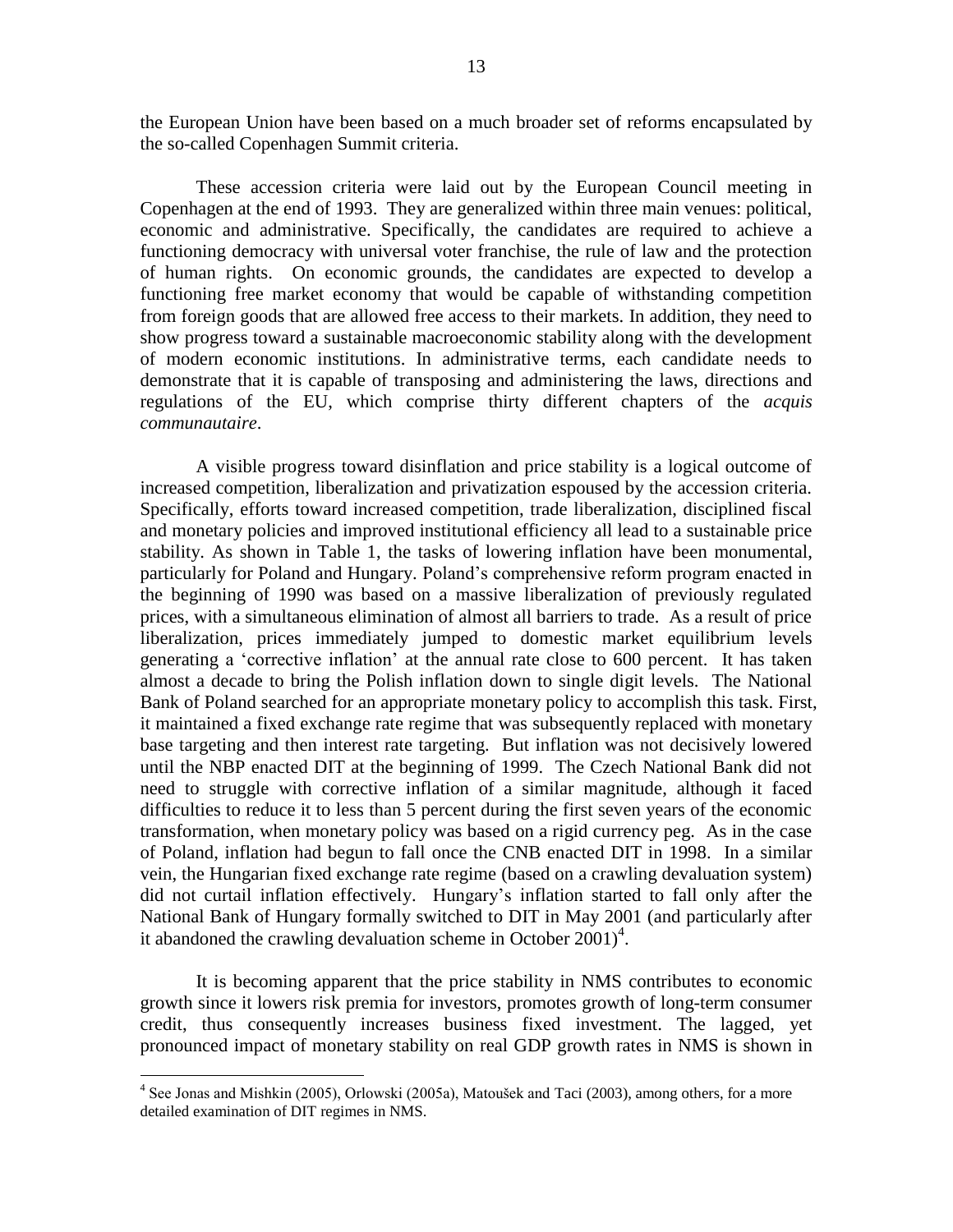Table 2. At the beginning of economic transformation, these distorted, non-competitive economies were experiencing severe recessions. Yet since the mid-1990s, they have been continuously enjoying accelerated economic growth, which picked up steam in recent years, in the aftermath of the EU accession and the well-enrooted monetary and financial stability. The accelerated economic growth is an important factor generating more favorable conditions for the future adoption of the euro. Faster growth helps alleviate the problem of asymmetries within the future enlarged euro area, as it contributes to a lower ratio of public debt to GDP and reduces income per capita and wage differentials. It can be thus perceived as an important condition for the adoption of the euro – perhaps more relevant that the formal Maastricht convergence criteria (Kenen and Meade, 2003; De Grauwe, 2007). Arguably, a long-run success of the future enlargement of the euro area will depend on the degree of compliance with OCA precepts, particularly with the ability to reduce the scope of the existing economic and political asymmetries, and not on the strict adherence to the arbitrary set of the Maastricht criteria.

#### VI. Direct Inflation Targeting and Euro-Convergence of New EU Members

Devising optimal monetary policies that will guide NMS toward a smooth adoption of the euro is a complex task. There is no clear agreement on a uniform monetary policy in the literature addressing this subject. It seems that a fast-track approach calling for a speedy unilateral adoption of the euro advocated among others by Buiter and Grafe (2002) or Begg et. al, (2003) has little merit. Proposals for more gradual convergence policies seem to be now favored by both academic experts and policy makers. They range from monetary policy regimes based on flexible exchange rate targeting to fully autonomous policies based on flexible inflation targeting. There is, however, an agreement that the smaller NMS, such as the Baltic States, have made the right decision by choosing currency board arrangements based on fixed parity rates of their currencies to the euro, as an appropriate solution for their monetary convergence. This is a prudent choice, considering the fact that their sovereign bond markets are rather underdeveloped, thus experiencing excessive volatility. Such highly unstable markets are not capable of providing useful signals for conducting more autonomous and credible DIT policies, particularly those that are forward-looking, based on forecast variables.

There is a common caption in the literature that there is no 'one-size-fits-all' prescription for monetary policy on the passage toward the euro. Outside the concensus that on the eve of the euro adoption monetary autonomy of the candidates will have to be relinquished, the preceding policy solutions are subject to a sprawling debate. At least three policy proposals for the passage toward the euro can be extracted from the existing literature. The least autonomous variant of monetary policy that is based on flexible exchange rate targeting is advocated by Bofinger and Wollmershäuser (2001). More autonomous variants of flexible DIT include the 'dual target-single instrument' strategy examined by Jonas (2006), and the 'dual target-dual instrument' strategy proposed by Orlowski and Rybinski (2006).

The flexible exchange rate targeting approach assigns strong preference to the exchange rate stability target while downplaying instability of alternative goals such as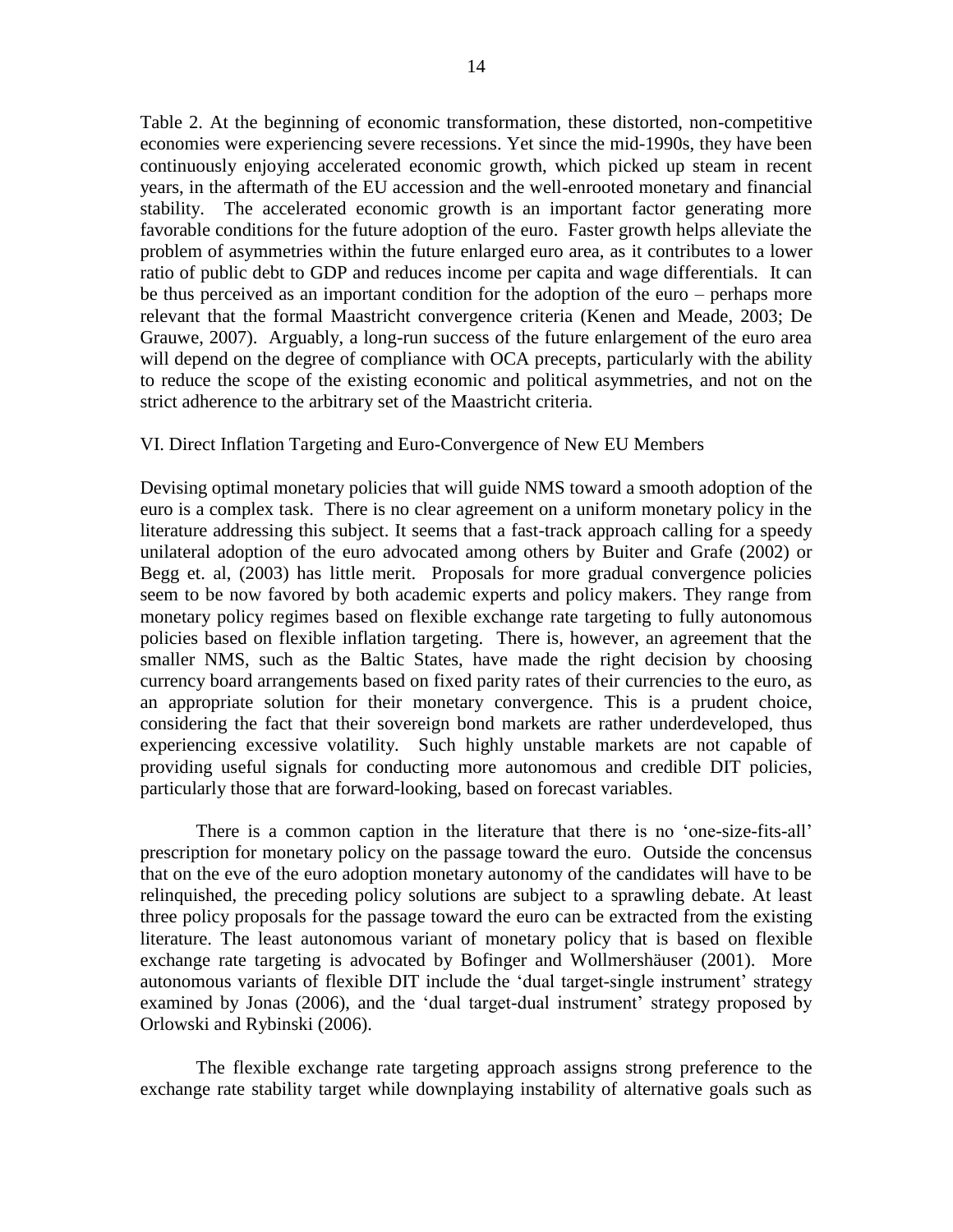inflation or output gap. However, this policy variant implies a radical regime switch from DIT that is currently pursuit by the larger NMS to exchange rate stability. Its implementation necessitates frequent and costly foreign exchange market interventions, particularly during financial markets turbulance, or at any times when institutionally unprepared, underdeveloped markets are vulnerable to large nominal shocks. It also remains doubtful whether a monetary regime based on exchange rate stability (even in a stricter form than the one allowed by the ERM2) will in fact contribute to price stability, due to the unsteady exchange rate channel of monetary policy transmission, as shown empirically by Golinelli and Rovelli (2005), Kočenda and Valachy (2006) or Orlowski (2005a).

A more autonomous 'dual target – single instrument' strategy is an attractive although a bit implausible policy option. It is in essence an extension to the present DIT regimes that places an equal weight on the inflation and the exchange rate stability goals. However, both of them are implemented by using the interest rate (a central bank's reference rate) as a single instrument. This may entail a number of conflicts between these goals. For instance, large capital inflows may precipitate both excessive inflation and currency appreciation – the first one could be cured by raising, while the second one by lowering the interest rate.

To alleviate such 'traps' in policy instrumentalization, the 'dual target – dual instrument' variant introduces dichotomy between realization of the inflation target, managed by adjusting the interest rate, and realization of the exchange rate stability objective secured through foreign exchange market interventions. In a forward-looking policy scenario that is more applicable to the larger NMS, major deviations from (forecast-based) inflation targets are counteracted with changes in interest rates, while excessive volatility of the exchange rate is corrected with interventions. Moreover, as current interest rates in the euro-candidate countries still carry high *inflation risk premia*, any positive deviation of the inflation forecast from the target will have to be contained with a fairly large increase in interest rates. In contrast, a negative deviation does not need to be counreacted by a symmetric decrease in interest rates. In this sense, the upper and lower boundaries of the inflation target in the countries converging to the euro are inherently asymmetric (Orlowski, 1995a).

Considering the tasks of monetary convergence to the euro, strict DIT policies become seemingly irrelevant. Clearly, convergence necessitates supplementing the inflation target with an exchange rate stability objective, as policy-makers need to secure both price and exchange rate stability (Orlowski, 2007). Among the recent proposals for a DIT regime that entails convergence variables is the 'relative inflation forecast targeting' (RIFT) policy framework advanced by Orlowski (2005b, 2007). Stating briefly, RIFT is based on targeting the differentials between the forecasts for domestic and the euro are inflation rates. It also allows for mitigating potentially destabilizing shock to the exchange rate with market interventions. But in principle, RIFT assign priority to lowering inflation over reducing exchange rate volatility when possible conflicts between both policy objectives take place (such as in a case of unexpectedly large capital inflows).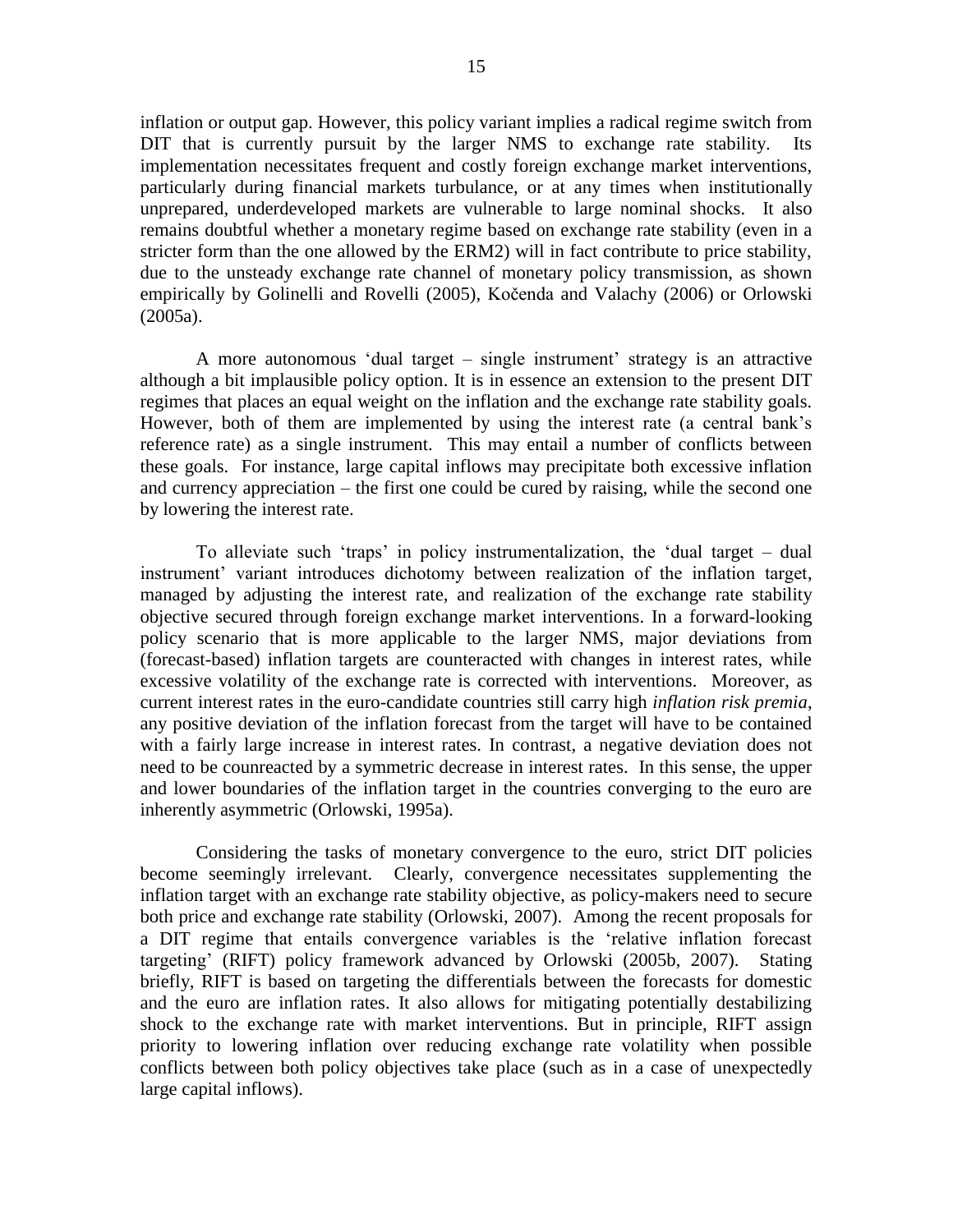The question arises whether the systemic changes in NMS follow the logic of flexible inflation targeting models that incorporate objectives of monetary convergence. As indicated in the preceding section, monetary authorities in the three largest NMS have chosen DIT as appropriate regimes for developing sustainable financial stability that is indispensable for convergence to the euro. The systemic evolution of their DIT policies is synthesized in Table 3.

….. insert Table 3 around here …..

The initial regimes were quite simple, i.e. based on year-end targets, set at ambitious levels and surrounded by narrow tolerance bands. Such straightforward specification was intended to underscore the policy-makers strong commitment to disinflation, particularly that actual inflation rates were still excessively high at that time. In the case of Poland, the ambitious original target was clearly missed in December 1999. Apparently, it took some time for DIT regimes to become credible, i.e. to align inflation expectations with the official target. Moreover, the reference interest rates were extremely high – all three central banks set them at double-digit levels. Correspondingly, long-term bond yields were also excessive, reflecting much elevated risk premia.

Once the foundations of monetary and financial stability have been in place, the DIT regimes have become more flexible and increasingly forward looking. The present policies are based on linear target trajectories for inflation with the midpoint satisfying the Maastricht inflation criterion (estimated to oscillate currently around 3.5 percent, or 1.5 percent above the average of the three lowest inflation rates among the EU 27 members). The actual realization of the inflation target in the Czech Republic and Poland is satisfactory, while in Hungary the recent fiscal instability imposes a large inflation risk premium elevating the CPI-based inflation to 8.8 percent on a year-on-year basis. The inflation targets in the first two countries are secured with the reference interest rates that are now below the target level for the U.S. federal funds rate and close to the ECB rates. Their bond yields also seem to satisfy the Maastricht long-term interest rate criterion. By these measures, Hungary remains to be an outlier in need of improving fiscal discipline and reinforcing the autonomy of the central bank. It is also worthy noting that all three central banks are highly transparent, their inflation forecasts or projections are clearly formulated and made available to the public at large (Jarmuzek, et. al, 2004). Inflation reports, press releases and official communications are regularly published; and the policy targets, indicator variables as well as operational procedures are continuously updated on the central banks websites.

Further improvements of monetary policies toward their greater clarity and predictability depend on the circumstances that are largely outside of central banks control. The three NMS governments will be well-advised to express more specific commitment to adopt the euro, with clearly stated deadlines and cohesive convergence policies that are thoroughly explained to the public at large. The experience of the initial euro area members in this respect may provide valuable lessons for the new euro candidates.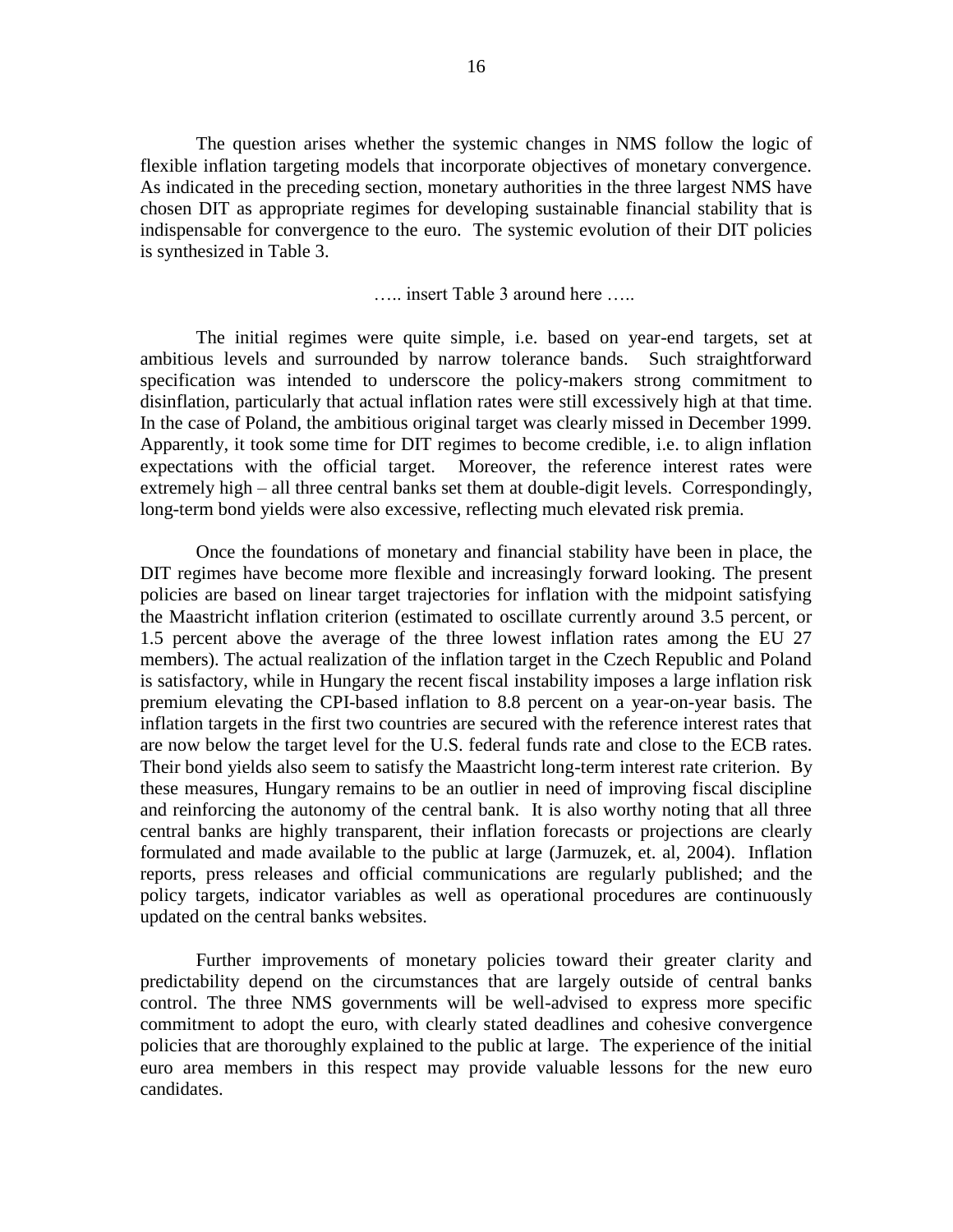VII. Summary and Lessons for Future Monetary Policies in the European Union

The monetary integration in Europe has undergone a remarkable progress since the initiation of the economic and political unification by the Treaty of Rome fifty years ago. A major impetus to the monetary unification was the Delors Report of 1989 and the Maastricht Treaty of 1991 that provided lucid guidelines streamlining the process of monetary convergence to the common currency. The theories of optimum currency area advanced by Mundell (1961), Kenen (1969) and McKinnon (1962) provided valuable guidance for preparation of these documents and for outlining individual countries' convergence programs. In fact, over the years it has become apparent that the success of the European monetary unification depends on the ability to mitigate the prevalent economic and political asymmetries among the member countries. Convergence policies of the initial EMU members supported by the various programs of the European Commission have apparently focused on alleviating these discrepancies. But this task has not been fully completed yet.

The economic imbalances and asymmetric shocks are likely to intensify upon the future entry of NMS to the euro area. It is therefore imperative that the euro candidates enact and implement appropriate monetary, fiscal and institutional policies aimed at mitigating these disparities. With respect to monetary policies that are suitable for convergence to the euro, the larger NMS may benefit from modified DIT strategies that incorporate the main convergence tasks and objectives, including stability of the exchange rate. Strict DIT policies focusing exclusively on narrowly defined targets for domestic inflation are not conducive to monetary convergence. Forward-looking, flexible DIT strategies focusing on targeting the differential between the domestic and the euro area inflation forecasts offer a viable policy option for smooth convergence to the euro. It is equally imperative that the candidates undertake efforts aimed at reinforcing OCA criteria, i.e. favorable conditions for increasing labor mobility, trade openness, symmetric consumer preferences and political integration for a succession and for the future enlargement of the euro area.

On practical grounds, valuable information about dynamics of the prevalent asymmetries can be extracted from directional changes in spreads between yields on long-term sovereign bonds of the candidates and the euro area. In essence, the yield compression would indicate reduction of the asymmetries, at least those that are taken into consideration by the bond markets. It is not unreasonable to believe that these markets react to a wide-range of asymmetric shocks.

It shall be further noted that monetary authorities alone cannot pursue convergence programs and operational tasks. Political commitment of governments seeking social endorsement for a future monetary integration plays a pivotal role in this process. As De Grauwe (2007) points out, the continuing process of political unification is absolutely critical for avoiding fragility of the euro area and reducing the skepticism about its future viability.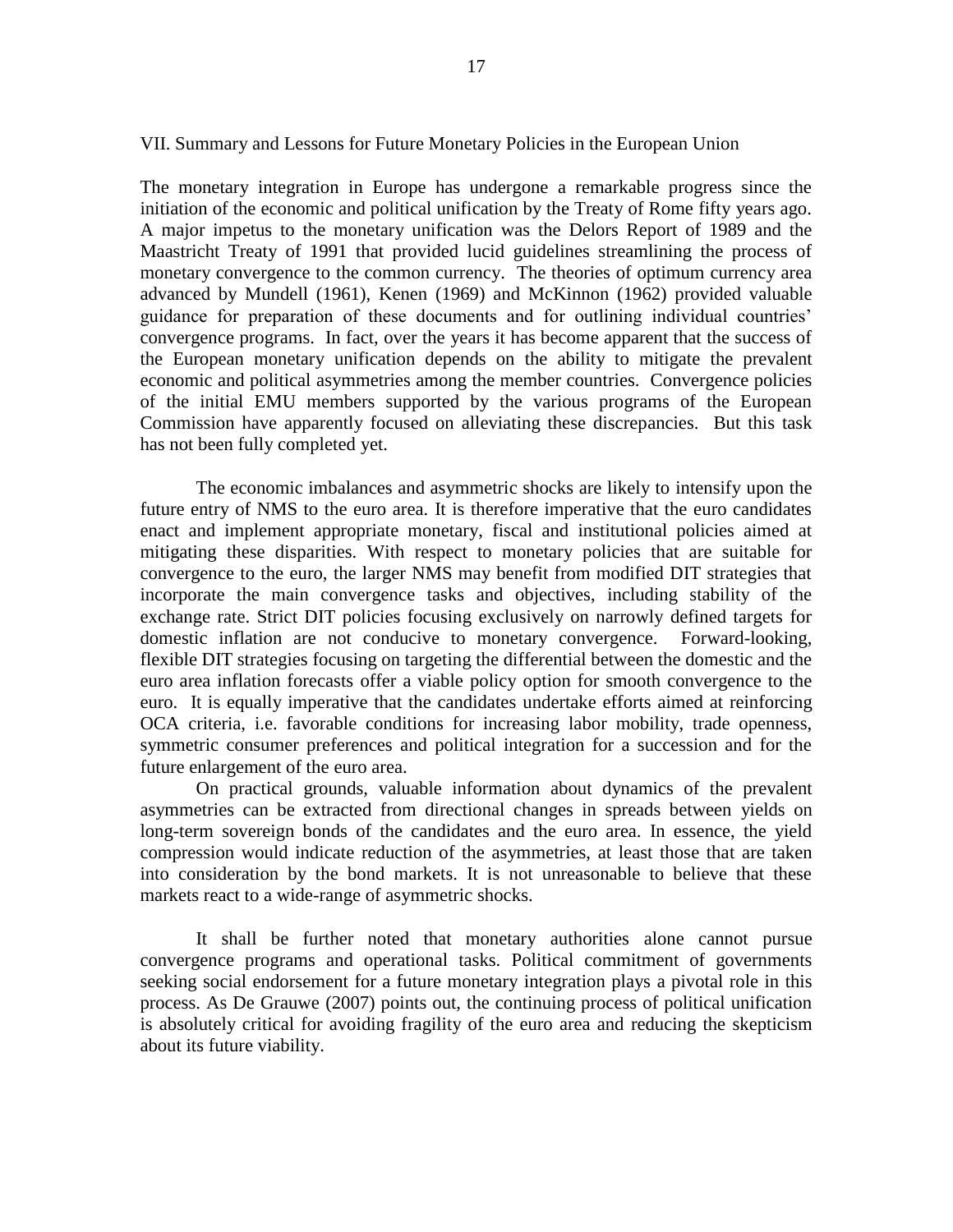#### *References*

- Ball, L., 1999. Policy rules for open economies, in: Taylor, J. (ed.) Monetary Policy Rules, University of Chicago Press, Chicago, Illinois, pp. 127-156.
- Begg, D., Eichengreen B., Halpern L., von Hagen J., Wyplosz C., 2003. Sustainable regimes of capital movements in accession countries. London: Center for European Policy Research Policy Paper No. 10.
- Bernanke, B. S., T. Laubach, F. S. Mishkin, and A. S. Posen, 1999. "Inflation Targeting: Lessons from the International Experience", Princeton, New Jersey: Princeton University Press.
- Bofinger, P., Wollmershäuser, T., 2001. Is there a third way to EMU for the EU accession countries?. Economic Systems 25 (3), 253-274.
- Buiter, W., Grafe, C., 2002. Patching up the Pact some suggestions for enhancing fiscal sustainability and macroeconomic stability in an enlarged European Union. CEPR Discussion Paper No. 3496.
- Canova, F., Favero, C., 2007. Monetary policy in the euro area: lessons from five years of the ECB and then lessons for Turkey. In: Basci, E., Togan S., and von Hagen J. (eds.) *Macroeconomic Policies for EU Accession.* E. Elgar Publ Ltd., pp. 79-122.
- DeGrauwe, P., 2007. Preconditions for a successful euro adoption. In: Basci, E., Togan S., and von Hagen J. (eds.) *Macroeconomic Policies for EU Accession.* E. Elgar Publ Ltd., pp. 206-227.
- Eichengreen, B. L. 2005. Can emerging markets float? Should they inflation target? In: Driver, R. L., Sinclair, P.J.N. and Thoenissen, C., (eds.) *Exchange rates, capital flows and policy.* Routledge Publ. Co., London, pp. 10-38.
- Eijffinger, S. C.W., Geraats P.M., 2006. How transparent are central banks? European Journal of Political Economy 22 (1), 1-21.
- Jarmuzek, M., Orlowski, L.T., Radziwill, A., 2004. Monetary policy transparency in inflation targeting countries: the Czech Republic, Hungary and Poland. CASE - Center for Economic and Social Research *Working Paper No. 281,* Warsaw.
- Jonas, J., 2006. Euro adoption and Maastricht criteria: Rules or discretion? Economic Systems 30 (4), 328-345.
- Jonas, J., Mishkin F.S., 2005. Inflation targeting in transition economies: Experience and prospects. In: Bernanke, B.S., Woodford, M. (eds.) *The Inflation-Targeting Debate,*  University of Chicago Press, pp. 353-413.
- Kenen, P., 1969. A theory of optimum currency areas. In: Mundell, R. and A. Swoboda (eds.) *Monetary Problems of the International Economy.* Chicago University Press.
- Kenen, P., Meade, E.E., 2003. EU accession and euro: Close together or far apart?. Institute for International Economics: International Policy Briefs No. PB03-9.
- King, M.A., 1996. How should central banks reduce inflation? Conceptual issues, in: New Challenges for Monetary Policy - A Symposium sponsored by the Federal Reserve Bank of Kansas City, Kansas City, Missouri, pp. 53-92.
- King, M.A., 2005. Monetary policy: Practice ahead of theory. City University London, Cass Business School – Mais Lecture: May 17, 2005.
- Kočenda, E., Valachy, J., 2006. Exchange rate volatility and regime change a Visegrad comparison. Journal of Comparative Economics 34 (4), 727-753.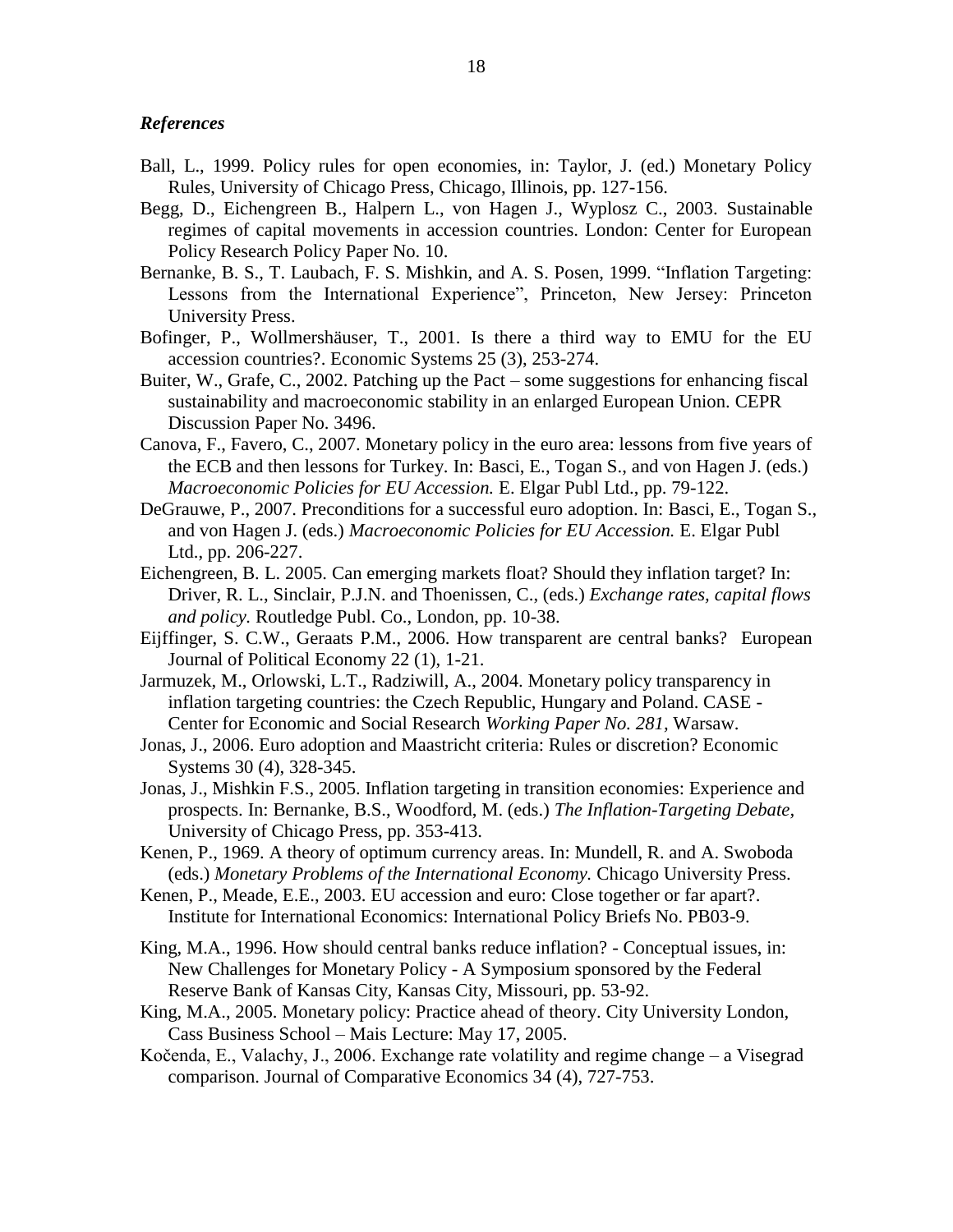Matoušek, R., Taci, A., 2003. Direct inflation targeting and nominal convergence: The Czech case. Open Economies Review, 14(3), 269-283.

McKinnon, R., 1962. Optimum currency areas. American Economic Review 53, 717-725.

- Mishkin, F.S., 2000. Inflation targeting in emerging-market countries. The American Economic Review: AEA Papers and Proceedings 90 (2), 105-109.
- Mundell, R., 1961. A theory of optimum currency areas. American Economic Review 51, 657-665.
- Orlowski, L.T., 2003. Monetary convergence and risk premiums in the EU accession countries. Open Economies Review 14 (3), 251-267.
- Orlowski, L.T., 2004. Money rules for monetary convergence to the euro. Journal of Policy Modeling 26(7), 817-837.
- Orlowski, L.T., 2005a. Monetary convergence of the EU accession countries to the eurozone: A theoretical framework and policy implications. Journal of Banking and Finance 29 (1), 203-225.
- Orlowski, L.T., 2005b. Targeting relative inflation forecast as monetary policy framework for adopting the euro. William Davidson Institute Working Paper No. 754, University of Michigan School of Business.
- Orlowski, L.T., 2007. Monetary and fiscal policy in Poland during EU accession. In: Basci, E., Togan S., and von Hagen J. (eds.) *Macroeconomic Policies for EU Accession.* E. Elgar Publ Ltd., pp. 174-201.
- Orlowski, L.T., Rybinski, K., 2006. Implications of ERM2 for Poland's monetary policy. Economic Systems 30 (4), 346-365.
- Rodrick, D., 2007. Goodbye Washington Consensus, hello Washington Confusion? A review of the World Bank's Economic Growth in the 1990s: Learning from a Decade of Reform. Journal of Economic Literature 19 (4), 973-987.
- Svensson, L.E.O., 2003. What is wrong with Taylor rules?: Using judgment in monetary policy through targeting rules. Journal of Economic Literature 41(2), 426-477.
- Williamson, J., 1990. Latin American adjustment: How much has it happened? Institute for International Economics, Washington, D.C.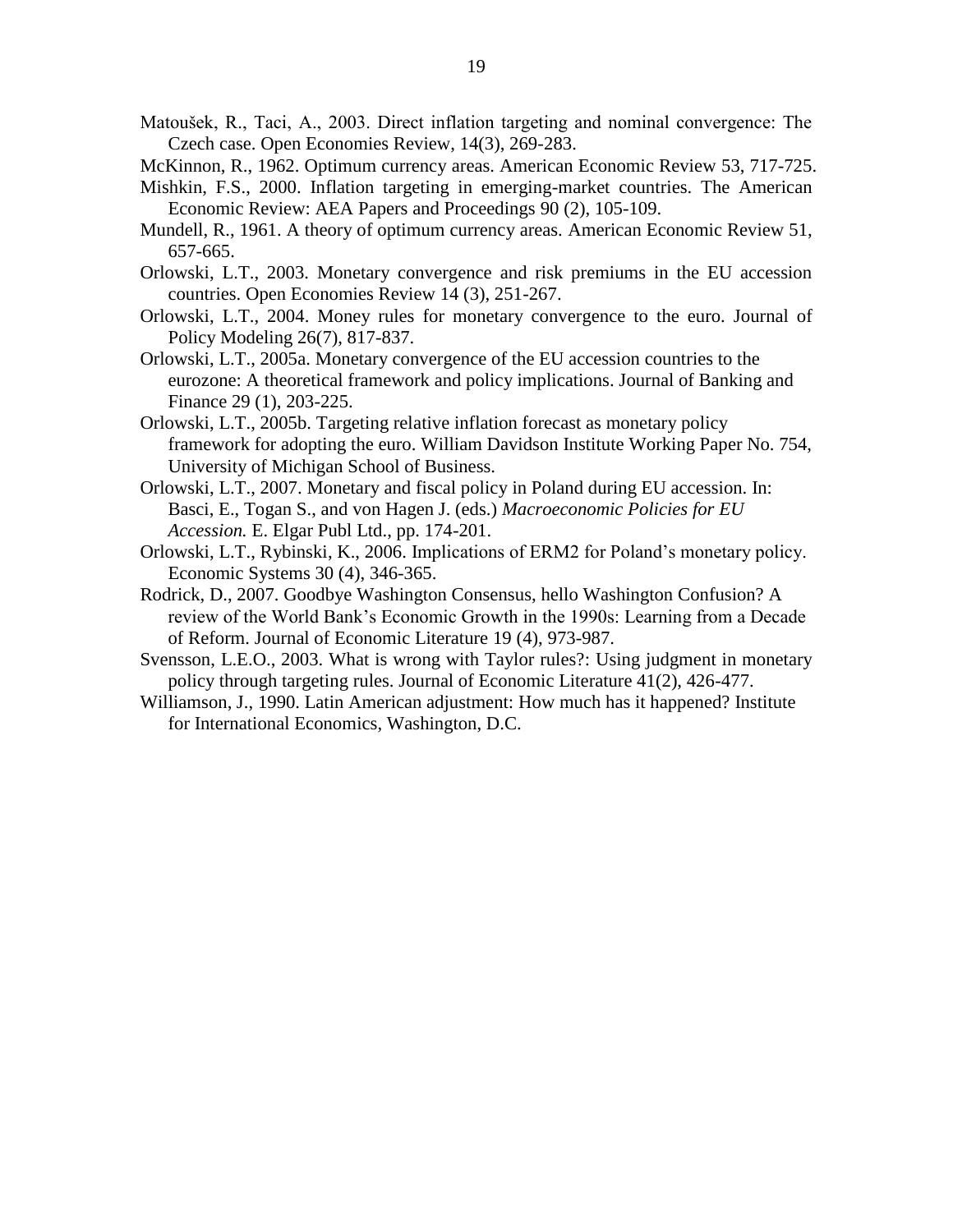|           | 1960 | 1965 | 1970 | 1975 | 1980 | 1985 | 1990  | 1995 | 2000 | 2005 |
|-----------|------|------|------|------|------|------|-------|------|------|------|
|           |      |      |      |      |      |      |       |      |      |      |
| Germany   | 1.5  | 3.2  | 3.4  | 5.9  | 5.4  | 2.2  | 2.7   | 1.7  | 1.9  | 2.0  |
| France    | 4.1  | 2.7  | 5.8  | 11.7 | 13.5 | 5.8  | 3.4   | 1.8  | 1.7  | 1.8  |
| <b>UK</b> | 1.0  | 4.8  | 6.4  | 24.2 | 18.0 | 6.1  | 9.5   | 3.4  | 2.9  | 2.1  |
| Italy     | 1.4  | 4.4  | 4.8  | 16.9 | 21.3 | 9.2  | 6.5   | 5.2  | 2.5  | 2.0  |
| EU15avg   | 2.0  | 5.0  | 5.0  | 14.2 | 13.6 | 7.5  | 6.8   | 3.1  | 3.4  | 2.6  |
|           |      |      |      |      |      |      |       |      |      |      |
|           |      |      |      |      |      |      |       |      |      |      |
| Poland    |      |      |      |      |      |      | 585.8 | 27.9 | 10.1 | 2.1  |
| Czech R.  |      |      |      |      |      |      | 9.5   | 9.2  | 3.8  | 1.8  |
| Hungary   |      |      |      |      |      |      | 29.0  | 28.3 | 9.8  | 3.6  |
|           |      |      |      |      |      |      |       |      |      |      |

Table 1: Annual CPI-Based Inflation Rates in Europe

Data Source: International Monetary Fund: International Financial Statistics and World Economic Outlook Tables Database (May 2007).

Table 2: Real GDP Growth Rates.

|           | 1990   | 1995   | 2000   | 2005   | 2006   |
|-----------|--------|--------|--------|--------|--------|
| Germany   | $+5.7$ | $+1.9$ | $+3.1$ | $+0.9$ | $+2.7$ |
| France    | $+2.7$ | $+1.8$ | $+4.0$ | $+1.2$ | $+2.0$ |
| <b>UK</b> | $+0.1$ | $+2.9$ | $+3.8$ | $+1.9$ | $+2.7$ |
| Italy     | $+2.1$ | $+2.8$ | $+3.6$ | $+0.1$ | $+1.9$ |
| Poland    | $-7.2$ | $+6.8$ | $+4.2$ | $+3.5$ | $+5.8$ |
| Czech R.  | $-1.2$ | $+6.4$ | $+3.9$ | $+6.1$ | $+6.1$ |
| Hungary   | $-3.5$ | $+3.5$ | $+5.2$ | $+4.2$ | $+3.9$ |

Data Source: International Monetary Fund: World Economic Outlook Tables Database (May 2007).